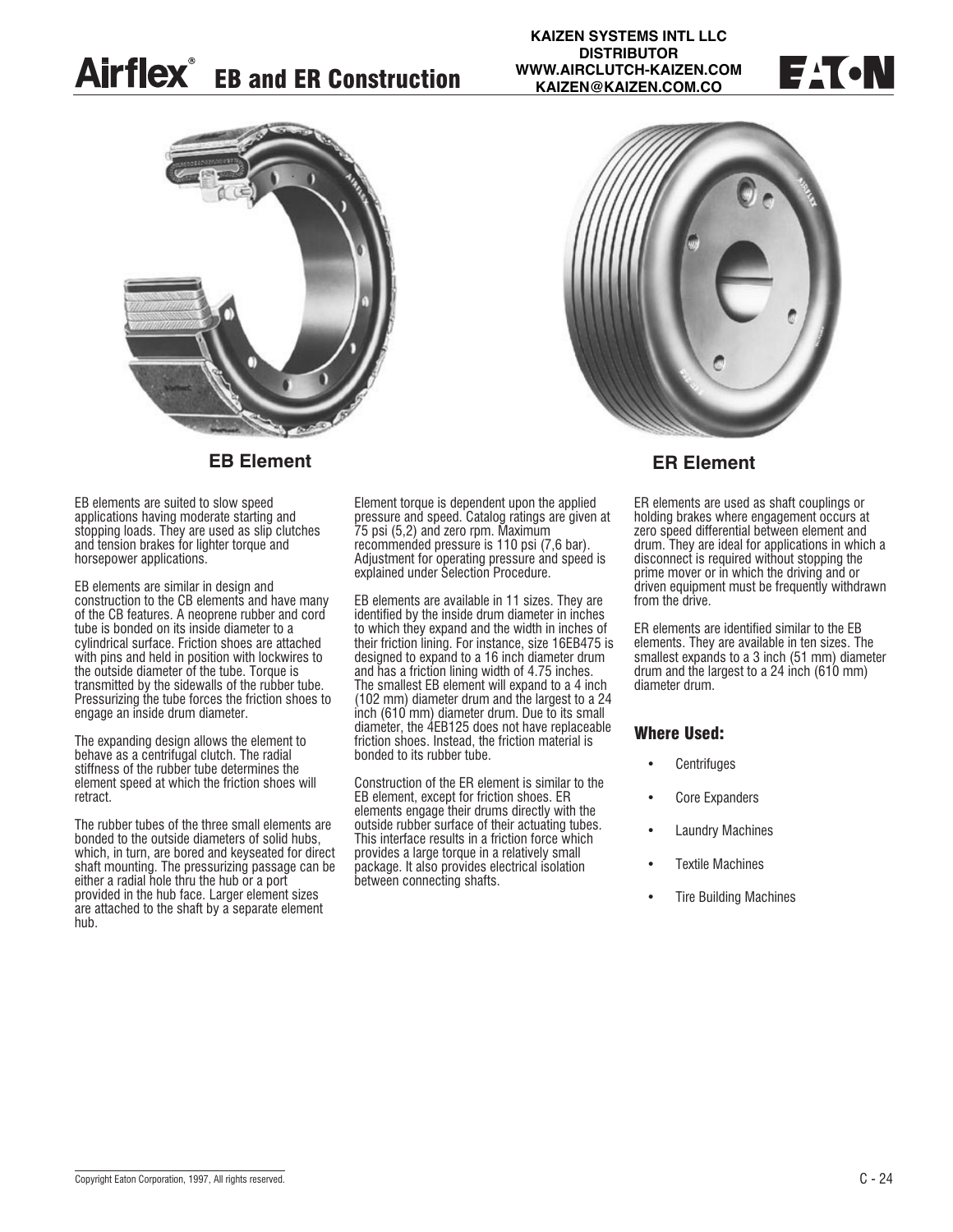



### **4, 6 & 8 EB Elements**

|                | <b>Torque Rating</b>     |                              |                | <b>Torque Rating</b>    |                              | Ite           |
|----------------|--------------------------|------------------------------|----------------|-------------------------|------------------------------|---------------|
| <b>Size</b>    | <b>English</b>           | SI                           | <b>Size</b>    | <b>English</b>          | SI                           | 1             |
|                | <b>Ibin</b><br>$@75$ psi | N <sub>m</sub><br>$@5,2$ bar |                | <b>Ibin</b><br>@ 75 psi | N <sub>m</sub><br>$@5,2$ bar | 2             |
| 4EB125         | 390                      | 44,1                         | <b>3ER125</b>  | 400                     | 45,2                         | $\frac{3}{2}$ |
| 6EB200         | 910                      | 103                          | 6ER200         | 1540                    | 174                          | 4             |
| 8EB250         | 2220                     | 251                          | <b>8ER250</b>  | 3550                    | 401                          | 5             |
| <b>9EB325</b>  | 3750                     | 424                          | <b>10ER300</b> | 6600                    | 746                          | 6             |
| <b>10EB300</b> | 4275                     | 483                          | <b>12ER350</b> | 12300                   | 1390                         | 7             |
| 12EB350        | 7500                     | 848                          | 14ER400        | 22600                   | 2550                         | 8             |
| 14EB400        | 12000                    | 1360                         | <b>16ER475</b> | 32600                   | 3680                         | 5,6           |
| 16EB475        | 18750                    | 2120                         | <b>19ER475</b> | 47600                   | 5380                         |               |
| 19EB475        | 27000                    | 3050                         | 21.5ER475      | 63000                   | 7120                         |               |
| 21.5EB475      | 36000                    | 4070                         | 24ER475        | 83500                   | 9440                         |               |
| 24EB475        | 45000                    | 5090                         |                |                         |                              |               |

| <b>Item</b> | <b>Component Description</b>        |
|-------------|-------------------------------------|
|             | Rim or hub and tube assembly        |
| 2           | Elbow assembly                      |
| 3           | Air connection tube                 |
|             | Air connection gasket               |
| 5           | Friction shoe                       |
| 6           | Shoe pin                            |
|             | Lockwire                            |
|             | Pipe plug                           |
| 5,6,7       | Friction shoe, pin and lockwire kit |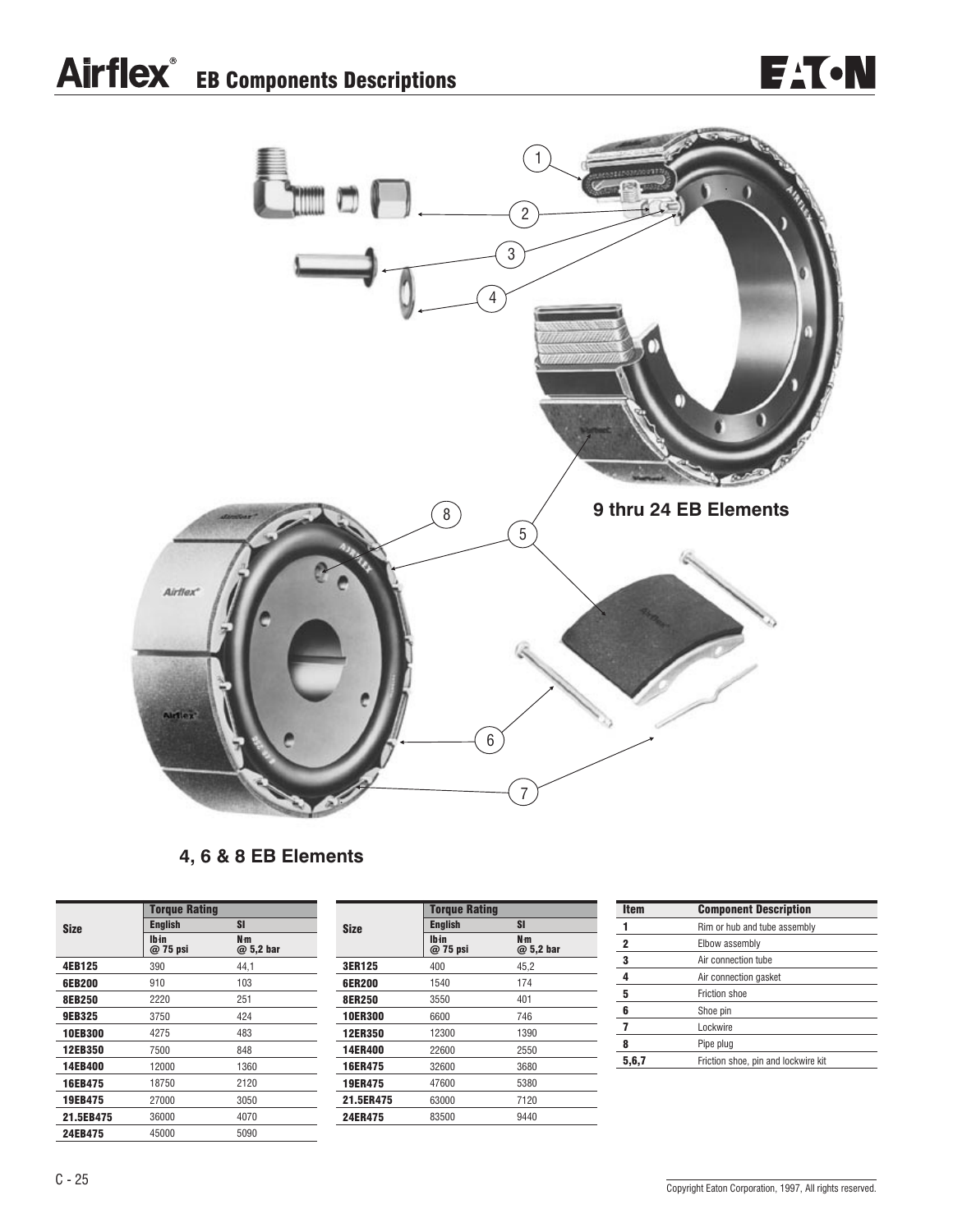### **Airflex®** EB Elements

Form EB 701 Dimensional and Technical Data Sizes 4 to 8



| <b>English</b> |                         | <b>Ibin</b><br>@ 75 psi                 |                         | <b>Dimensions in inches</b>      |                                |                      |          |                   |                |          |                         |             |             |                         |                  |                                |     |                 |
|----------------|-------------------------|-----------------------------------------|-------------------------|----------------------------------|--------------------------------|----------------------|----------|-------------------|----------------|----------|-------------------------|-------------|-------------|-------------------------|------------------|--------------------------------|-----|-----------------|
| 4EB125         | 143019                  | 390                                     | 0.88                    | 1.50                             | 1.50                           | 1.75                 | 0.75     | 2.12              | 3.94           | 2.75     | 4                       | $5/16 - 18$ | 0.31        | $1/4 - 18$              | 45.0             | 0.25                           | 10  | 1.25            |
| 6EB200         | 143022                  | 910                                     | 0.88                    | 1.75                             | 2.00                           | 2.75                 | 1.00     | 2.50              | 5.91           | 3.38     | 4                       | $3/8 - 16$  | 0.31        | $1/4 - 18$              | 45.0             | 0.38                           | 6   | 2.00            |
| 8EB250         | 143117                  | 2220                                    | 1.25                    | 3.50                             | 2.50                           | 3.25                 | 1.25     | 4.38              | 7.84           | 5.38     | 4                       | $3/8 - 16$  | 0.31        | $1/8 - 27$              | 22.5             | 0.38                           | 8   | 2.50            |
|                | $\bf{0}$                | $\boldsymbol{\Theta}$<br>M <sub>r</sub> | Min.                    | Max.                             |                                |                      |          |                   |                |          | No.                     | <b>Size</b> |             | $\boldsymbol{\Theta}$   |                  |                                | No. | <b>Width</b>    |
| <b>Size</b>    | Part<br><b>Number</b>   | <b>Torque</b>                           |                         | <b>Bore Range</b>                | $D_1$                          | $D_{2}$              | $D_{24}$ | H <sub>2</sub>    | H <sub>6</sub> | $H_{13}$ |                         | L ❸         | $\mathbf 0$ | $\mathbf{0}_4$          | Q<br>$($ Deg $)$ | V                              |     | W               |
|                |                         | <b>Rating</b>                           | Min.                    | Max.                             |                                |                      |          |                   |                |          | No.                     | <b>Size</b> |             |                         |                  |                                | No. | <b>Width</b>    |
| 4EB125         | 143019                  | 44,1                                    | 22                      | 38                               | 38                             | 44                   | 19       | 54                | 100            | 70       | 4                       | $5/16 - 18$ | 8           | $1/4 - 18$              | 45,0             | 6                              | 10  | 32              |
| 6EB200         | 143022                  | 103                                     | 22                      | 44                               | 51                             | 70                   | 25       | 64                | 150            | 86       | 4                       | $3/8 - 16$  | 8           | $1/4 - 18$              | 45,0             | 10                             | 6   | 51              |
| 8EB250         | 143117                  | 251                                     | 32                      | 89                               | 64                             | 83                   | 32       | 111               | 199            | 137      | $\overline{4}$          | $3/8 - 16$  | 8           | $1/8 - 27$              | 22,5             | 10                             | 8   | 64              |
| <b>SI</b>      |                         | N <sub>m</sub><br>@ 5,2<br>bar          |                         | <b>Dimensions in millimeters</b> |                                |                      |          |                   |                |          |                         |             |             |                         |                  |                                |     |                 |
| <b>English</b> |                         |                                         | <b>Ibin</b><br>@ 75 psi |                                  | rpm                            | psi/rpm <sup>2</sup> |          | Ibft <sup>2</sup> | $\mathbf{I}$   |          | in <sup>2</sup>         |             |             | inches                  |                  | $in^3$                         |     | in              |
| 4EB125         | 143019                  |                                         | 390                     | 1800                             |                                | $\star$              |          | 0.01              | 2.3            |          | 13                      |             | $\bullet$   | $\odot$                 |                  | 5                              |     | 4.09            |
| 6EB200         | 143022                  |                                         | 910                     | 1800                             |                                | 1.1                  |          | 0.25              | $\overline{7}$ |          | 36                      |             | 0.14        | 0.06                    |                  | 10                             |     | 6.09            |
| 8EB250         | 143117                  |                                         | 2220                    | 1800                             |                                | 1.2                  |          | 1.00              | 19             |          | 60                      |             | 0.12        | 0.06                    |                  | 15                             |     | 8.09            |
|                | $\overline{\mathbf{0}}$ |                                         | ❷<br>M,                 |                                  |                                | C.                   |          | Wk <sup>2</sup>   | Weight         |          |                         |             | <b>New</b>  | Worn                    |                  | $\overline{\mathbf{0}}$<br>Air |     | <b>Maximum</b>  |
| <b>Size</b>    | Part<br><b>Number</b>   |                                         | Torque                  |                                  | <b>Maximum</b><br><b>Speed</b> | Centritugal          |          |                   | 6              |          | <b>Friction</b><br>Area |             |             | <b>Lining Thickness</b> |                  | <b>Tube</b>                    |     | <b>Drum</b>     |
|                |                         |                                         | <b>Rating</b>           |                                  |                                | Gain                 |          | J                 | <b>Mass</b>    |          |                         |             | <b>New</b>  | Worn                    |                  | Cavity                         |     | <b>Diameter</b> |
|                |                         |                                         |                         |                                  |                                |                      |          |                   |                |          |                         |             |             |                         |                  |                                |     |                 |
| 4EB125         | 143019                  |                                         | 44,1                    | 1800                             |                                | $\star$              |          | 0.004             | 1,0            |          | 84                      |             | $\bullet$   | $\bullet$               |                  | 0,08                           |     | 104             |

Notes:

- $\bullet$  Refers to basic part number only. When ordering, it must be specified which air entry hole, O or  ${\mathsf O}_4$  is to be used.
- **2** Dynamic torque shown, static torque approximately 25% greater. Torque in each application is dependent upon air pressure and speed.
- **6** American National Standard for Unified Screw Threads.

8EB250 143117 251 1800 0,1 0,45 8,6 387 3 2 0,25 205 SI <sup>N</sup>⋅<sup>m</sup> @ 5,2 bar rpm bar/rpm**<sup>2</sup>** kg⋅m**<sup>2</sup>** kg cm**<sup>2</sup>** millimeters dm**<sup>3</sup>** mm

- **4** American National Pipe Thread
- **6** Based upon minimum bores.

& Lining molded into rubber tube. Complete element should be replaced when dimension  ${\sf H}_6$  is worn to 3.88 in (98 mm) diameter.

 $\bullet$  Drum contact with worn shoes.

EACN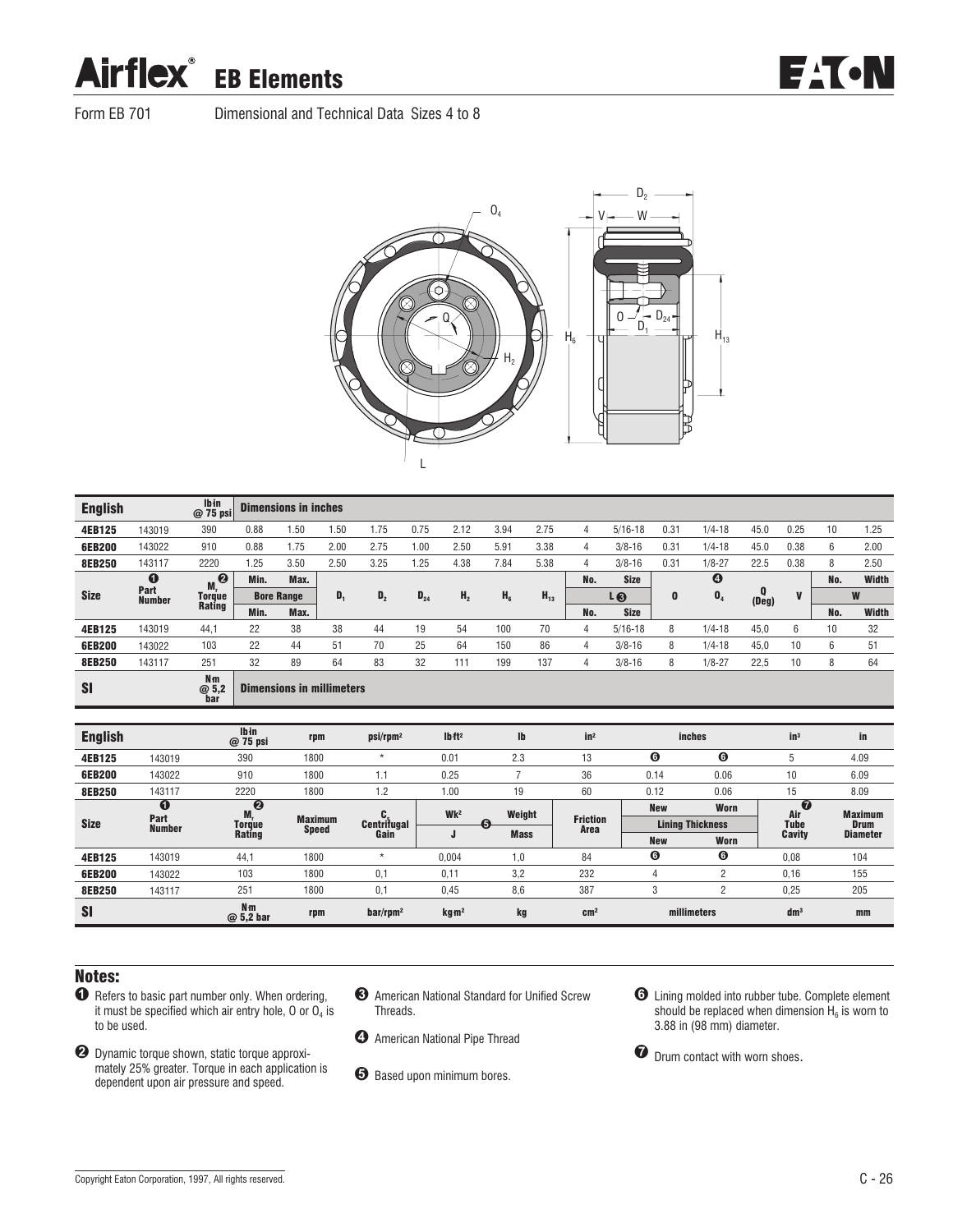### **Airflex®** EB Element

| <b>English</b> |                       | <b>Ibin</b><br>@ 75 psi     | rpm                            | psi/rpm <sup>2</sup>    | Ibft <sup>2</sup> | Ib          | in <sup>2</sup>         |                | inches                  | in <sup>3</sup>          | in              |
|----------------|-----------------------|-----------------------------|--------------------------------|-------------------------|-------------------|-------------|-------------------------|----------------|-------------------------|--------------------------|-----------------|
| 9EB325         | 143274                | 3750                        | 1800                           | 1.6 E-06                |                   | 9           | 88                      | 0.20           | 0.06                    | 30                       | 9.09            |
| 10EB300        | 143119                | 4275                        | 1800                           | 2.2 E-06                |                   | 10          | 91                      | 0.20           | 0.06                    | 47                       | 10.09           |
| 12EB350        | 143122                | 7500                        | 1800                           | 3.4 E-06                | 3                 | 16          | 126                     | 0.20           | 0.06                    | 45                       | 12.09           |
| 14EB400        | 143126                | 12000                       | 1500                           | 4.3 E-06                | 5                 | 23          | 167                     | 0.20           | 0.06                    | 55                       | 14.09           |
| 16EB475        | 143129                | 18750                       | 1300                           | 6.4 E-06                | 11                | 40          | 232                     | 0.26           | 0.06                    | 195                      | 16.13           |
| 19EB475        | 143131                | 27000                       | 1100                           | 10 E-06                 | 20                | 49          | 270                     | 0.26           | 0.06                    | 235                      | 19.13           |
| 21.5EB475      | 143134                | 36000                       | 1000                           | 13 E-06                 | 34                | 62          | 306                     | 0.26           | 0.06                    | 280                      | 21.63           |
| 24EB475        | 143137                | 45000                       | 900                            | 20 E-06                 | 39                | 68          | 344                     | 0.26           | 0.06                    | 315                      | 24.63           |
|                | $\bf{0}$              | M, Q                        |                                | C.                      | Wk <sup>2</sup>   | Weight      |                         | <b>New</b>     | Worn                    | $\boldsymbol{\Theta}$    | Max.            |
| <b>Size</b>    | Part<br><b>Number</b> | <b>Torque</b><br>Rating     | <b>Maximum</b><br><b>Speed</b> | Centritugal             |                   |             | <b>Friction</b><br>Area |                | <b>Lining Thickness</b> | <b>Max.Air</b><br>Cavity | <b>Drum</b>     |
|                |                       |                             |                                | Gain                    | J                 | <b>Mass</b> |                         | <b>New</b>     | <b>Worn</b>             |                          | <b>Diameter</b> |
| 9EB325         | 143274                | 424                         | 1800                           | $0.1 E-06$              | 0,042             | 4,1         | 568                     | 5              | $\overline{c}$          | 0,49                     | 231             |
| 10EB300        | 143119                | 483                         | 1800                           | $0.2 E - 06$            | 0,042             | 4,5         | 587                     | 5              | $\overline{c}$          | 0,77                     | 256             |
| 12EB350        | 143122                | 848                         | 1800                           | $0.2E - 06$             | 0,126             | 7,2         | 813                     | 5              | $\overline{c}$          | 0,74                     | 307             |
| 14EB400        | 143126                | 1360                        | 1500                           | $0.3E - 06$             | 0,210             | 10          | 1077                    | 5              | $\overline{2}$          | 0,90                     | 358             |
| 16EB475        | 143129                | 2120                        | 1300                           | $0.4E - 06$             | 0,462             | 18          | 1496                    |                | $\overline{c}$          | 3,20                     | 410             |
| 19EB475        | 143131                | 3050                        | 1100                           | $0.7E-06$               | 0,840             | 22          | 1742                    | $\overline{7}$ | $\overline{c}$          | 3,85                     | 486             |
| 21.5EB475      | 143134                | 4070                        | 1000                           | $0.9E - 06$             | 1,43              | 28          | 1974                    |                | $\overline{c}$          | 4,59                     | 549             |
| 24EB475        | 143137                | 5090                        | 900                            | 1,4 E-06                | 1,64              | 31          | 2219                    |                | $\overline{c}$          | 5,17                     | 626             |
| <b>SI</b>      |                       | N <sub>m</sub><br>@ 5,2 bar | rpm                            | $bar/$ rpm <sup>2</sup> | kg m <sup>2</sup> | kg          | cm <sup>2</sup>         |                | millimeters             | dm <sup>3</sup>          | mm              |

#### Notes:

 $\bullet$  Refers to basic part number only.

**2** Dynamic torque shown, static torque approximately 25% greater. Torque in each application is dependent upon air pressure and speed.



9 thru 14 +0.005/-0.000 in (0,13/-0,00 mm) 16 thru 24 +0.010/-0.000 in (0,25/-0,00 mm) **O** Drum contact with worn shoes.

**EATON**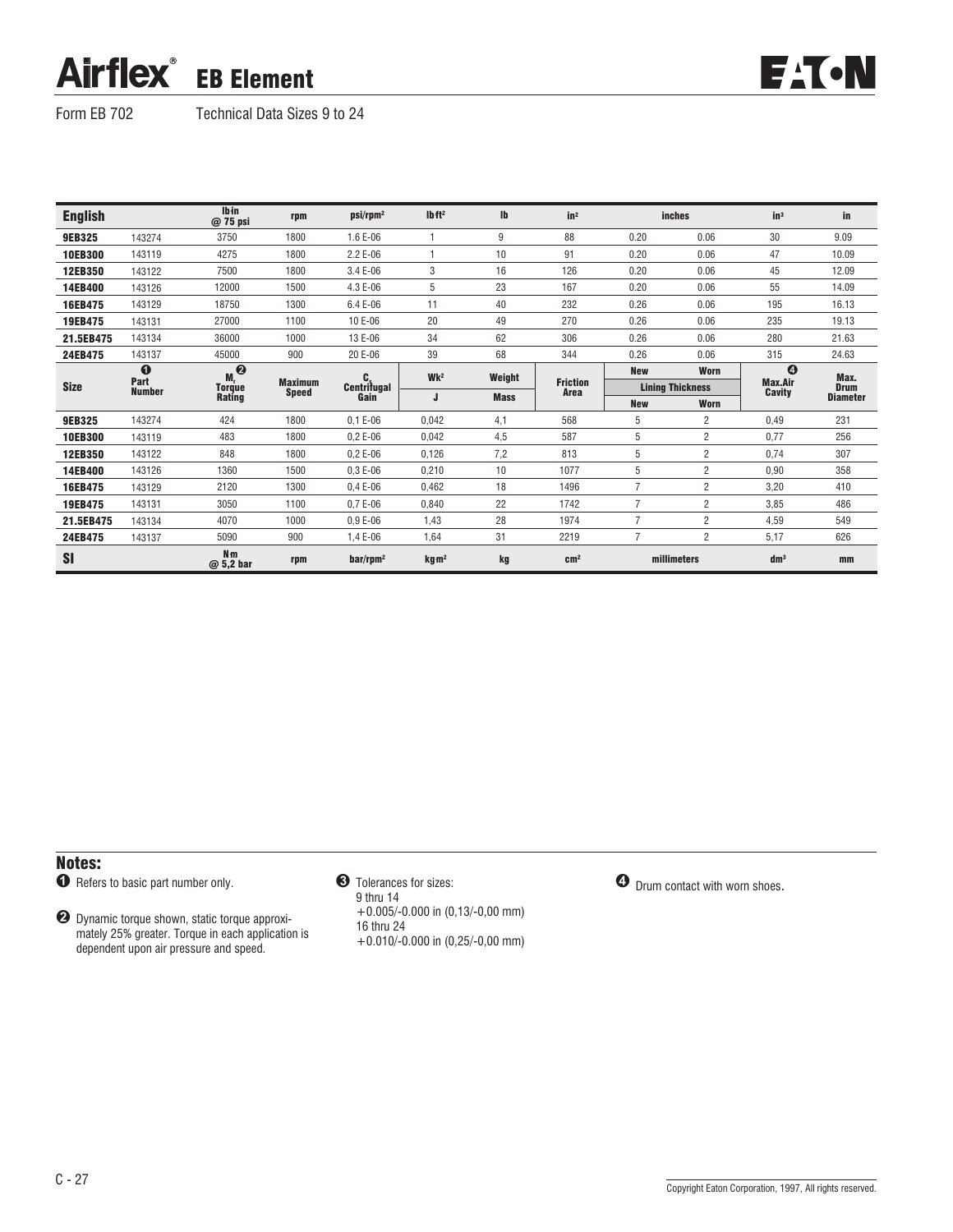## Airflex<sup>®</sup> EB Elements





| <b>English</b> |                       | <b>Ibin</b><br>@ 75 psi        |         | <b>Dimensions in inches</b>      |          |        |                |                |                |          |     |      |                 |                  |              |     |       |
|----------------|-----------------------|--------------------------------|---------|----------------------------------|----------|--------|----------------|----------------|----------------|----------|-----|------|-----------------|------------------|--------------|-----|-------|
| <b>9EB325</b>  | 143274                | 3750                           | 4.13    | 1.86                             | 0.19     | 3.500  | 4.62           | 8.84           | 4.62           | 6.00     | 8   | 0.50 | 0.31            | 22.5             | 0.44         | 9   | 3.25  |
| 10EB300        | 143119                | 4275                           | 3.88    | 1.56                             | 0.16     | 4.250  | 5.25           | 9.84           | 5.56           | 7.00     | 8   | 0.50 | 0.31            | 22.5             | 0.44         | 10  | 3.00  |
| 12EB350        | 143122                | 7500                           | 4.38    | 1.88                             | 0.19     | 6.250  | 7.25           | 11.84          | 7.56           | 9.00     | 12  | 0.50 | 0.31            | 15.0             | 0.44         | 12  | 3.50  |
| 14EB400        | 143126                | 12000                          | 4.88    | 1.88                             | 0.19     | 8.250  | 9.25           | 13.84          | 9.56           | 11.00    | 12  | 0.50 | 0.31            | 15.0             | 0.44         | 14  | 4.00  |
| 16EB475        | 143129                | 18750                          | 6.38    | 2.50                             | 0.25     | 8.250  | 9.63           | 15.81          | 9.62           | 11.38    | 8   | 0.50 | 0.38            | 22.5             | 0.81         | 12  | 4.75  |
| 19EB475        | 143131                | 27000                          | 6.38    | 2.50                             | 0.25     | 9.625  | 11.00          | 18.81          | 11.00          | 14.38    | 6   | 0.75 | 0.38            | 30.0             | 0.81         | 14  | 4.75  |
| 21.5EB475      | 143134                | 36000                          | 6.38    | 2.50                             | 0.31     | 12.125 | 13.50          | 21.31          | 13.50          | 16.88    | 8   | 0.75 | 0.38            | 22.5             | 0.81         | 16  | 4.75  |
| 24EB475        | 143137                | 45000                          | 6.38    | 2.50                             | 0.31     | 14.625 | 16.00          | 23.81          | 16.00          | 19.38    | 8   | 0.75 | 0.38            | 22.5             | 0.81         | 18  | 4.75  |
|                | ➊                     | $\boldsymbol{\Theta}$<br>$M_r$ |         |                                  |          | ❸      |                |                |                |          | No. | Dia. |                 |                  |              | No. | Width |
| <b>Size</b>    | Part<br><b>Number</b> | <b>Torque</b>                  | $D_{2}$ | $D_{24}$                         | $D_{25}$ | G      | H <sub>2</sub> | H <sub>6</sub> | H <sub>7</sub> | $H_{13}$ |     | ш    | $\mathbf{0}_3$  | 0<br>$($ Deg $)$ | $\mathbf{V}$ |     | W     |
|                |                       | <b>Rating</b>                  |         |                                  |          |        |                |                |                |          | No. | Dia. |                 |                  |              | No. | Width |
| 9EB325         | 143274                | 424                            | 105     | 47                               | 5        | 88,9   | 117            | 225            | 117            | 152      | 8   | 13   | 8               | 22,5             | 11           | 9   | 83    |
| 10EB300        | 143119                | 483                            | 99      | 40                               | 4        | 108.0  | 133            | 250            | 141            | 178      | 8   | 13   | 8               | 22,5             | 11           | 10  | 76    |
| 12EB350        | 143122                | 848                            | 111     | 48                               | 5        | 158.8  | 184            | 301            | 192            | 229      | 12  | 13   | 8               | 15.0             | 11           | 12  | 89    |
| 14EB400        | 143126                | 1360                           | 124     | 48                               | 5        | 209,6  | 235            | 352            | 243            | 279      | 12  | 13   | 8               | 15.0             | 11           | 14  | 102   |
| 16EB475        | 143129                | 2120                           | 162     | 64                               | 6        | 209,6  | 245            | 402            | 244            | 289      | 8   | 13   | 10              | 22,5             | 21           | 12  | 121   |
| 19EB475        | 143131                | 3050                           | 162     | 64                               | 6        | 244.5  | 279            | 478            | 279            | 365      | 6   | 19   | 10              | 30.0             | 21           | 14  | 121   |
| 21.5EB475      | 143134                | 4070                           | 162     | 64                               | 8        | 308,0  | 343            | 541            | 343            | 429      | 8   | 19   | 10              | 22,5             | 21           | 16  | 121   |
| 24EB475        | 143137                | 5090                           | 162     | 64                               | 8        | 371,5  | 406            | 605            | 406            | 492      | 8   | 19   | 10 <sup>1</sup> | 22,5             | 21           | 18  | 121   |
| <b>SI</b>      |                       | N <sub>m</sub><br>@ 5,2 bar    |         | <b>Dimensions in millimeters</b> |          |        |                |                |                |          |     |      |                 |                  |              |     |       |

**EATON**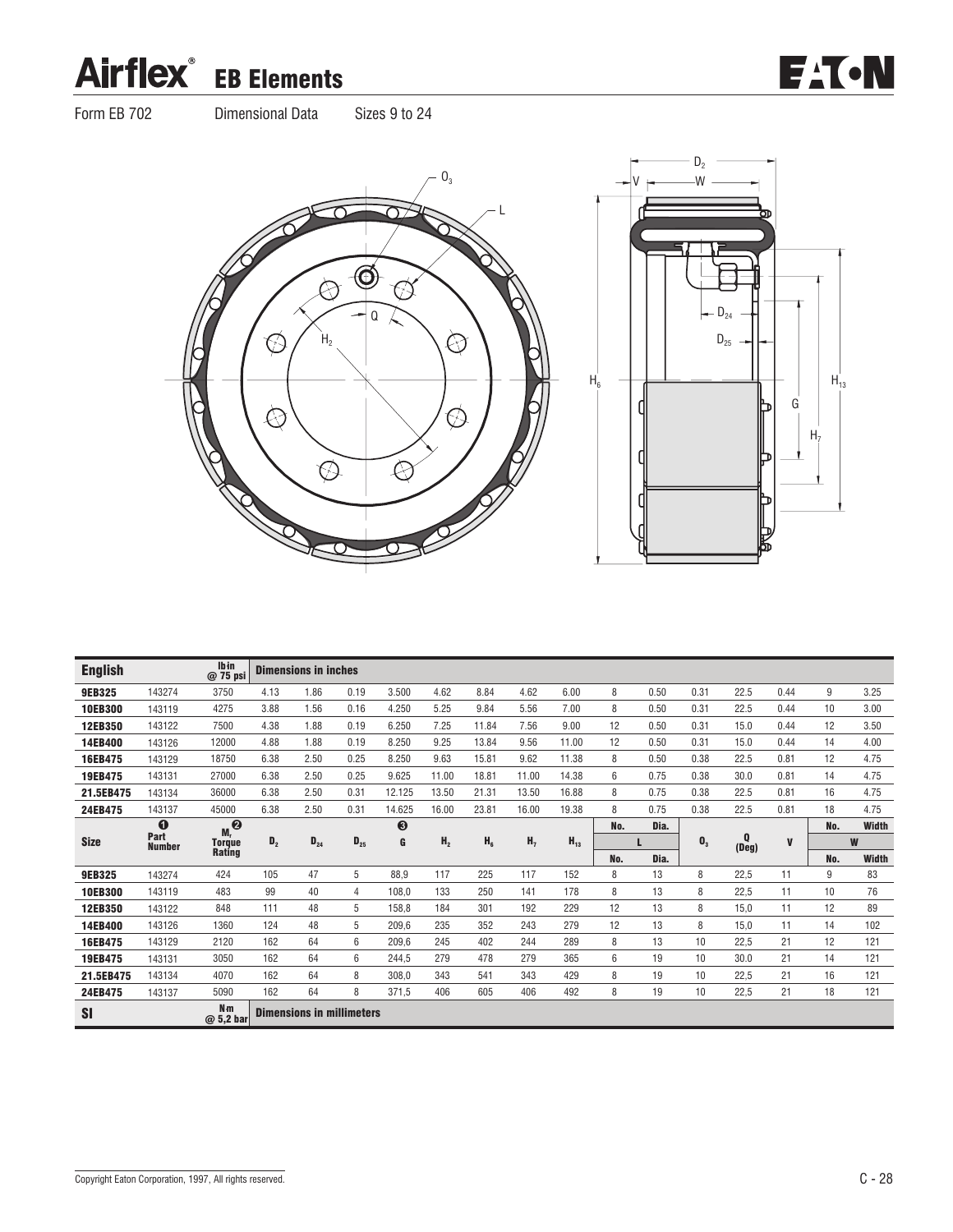## Airflex<sup>®</sup> EB Clutch Application



Forms EB 705 and 706 Coupling Mounting ArrangementDimensional Data – Sizes 6 to 12





| <b>English</b> |                       | lb in<br>$@75$ psi           | $\mathsf{I}^{\mathsf{b}}$ |      | <b>Dimensions in inches</b>      |       |      |       |       |          |          |          |       |      |          |      |
|----------------|-----------------------|------------------------------|---------------------------|------|----------------------------------|-------|------|-------|-------|----------|----------|----------|-------|------|----------|------|
| 6EB200         | 104305                | 910                          | 25                        | 0.88 | 1.75                             | 6.75  | 2.00 | 3.88  | 3.50  | 1.4      | 3.4      | 2.87     | 9.00  | 1.00 | 0.38     | 0.88 |
| 8EB250         | 104306                | 2220                         | 43                        | 1.25 | 2.50                             | 7.75  | 2.50 | 4.38  | 4.00  | 1.6      | 3.7      | 3.37     | 11.00 | 1.25 | 0.38     | 0.88 |
| 10EB300        | 105575                | 4275                         | 63                        | 1.50 | 2.50                             | 10.00 | 3.75 | 5.25  | 4.00  | 2.6      | 4.3      | 3.38     | 14.00 | 2.38 | 0.44     | 2.25 |
| 12EB350        | 104307                | 7500                         | 104                       | 1.63 | 3.00                             | 10.50 | 4.25 | 6.00  | 4.25  | 3.2      | 4.3      | 3.13     | 16.00 | 2.88 | 0.44     | 2.00 |
|                | ❸                     | $\boldsymbol{\Omega}$<br>M,  | Weight                    | Min. | Max.                             |       |      |       |       |          |          |          |       |      |          |      |
| <b>Size</b>    | Part<br><b>Number</b> | <b>Torque</b>                | 6                         |      | <b>Bore Range</b>                | D     | D,   | $D_6$ | $D_7$ | $D_{37}$ | $D_{38}$ | $D_{45}$ | H     | M    | $\bf{0}$ | л.   |
|                |                       | <b>Rating</b>                | <b>Mass</b>               | MIn. | Max.                             |       |      |       |       |          |          |          |       |      |          |      |
| 6EB200         | 104305                | 103                          | 11                        | 22   | 44                               | 171   | 51   | 99    | 89    | 36       | 86       | 73       | 229   | 25   | 10       | 22   |
| <b>8EB250</b>  | 104306                | 250                          | 19                        | 32   | 64                               | 197   | 64   | 111   | 102   | 41       | 94       | 86       | 279   | 32   | 10       | 22   |
| 10EB300        | 105575                | 480                          | 29                        | 38   | 64                               | 254   | 95   | 133   | 102   | 66       | 109      | 86       | 356   | 60   | 11       | 57   |
| 12EB350        | 104307                | 850                          | 47                        | 41   | 76                               | 267   | 108  | 152   | 108   | 81       | 109      | 80       | 406   | 73   | 11       | 51   |
| <b>SI</b>      |                       | N <sub>m</sub><br>$@5,2$ bar | kg                        |      | <b>Dimensions in millimeters</b> |       |      |       |       |          |          |          |       |      |          |      |

#### Notes:

- $\bullet$  Refer to Rotorseal Section for mounting and dimension information.
- $\bullet$  For larger sizes, it is recommended that the E product line be used. See Form E604.
- ! Refers to basic part number only and does not include the rotorseal and hose.
- $\bullet$  Dynamic torque shown, static torque approximately 25% greater. Torque in each application is dependent upon air pressure and speed.
- **6** Based upon minimum bores. Rotorseal and hose not included.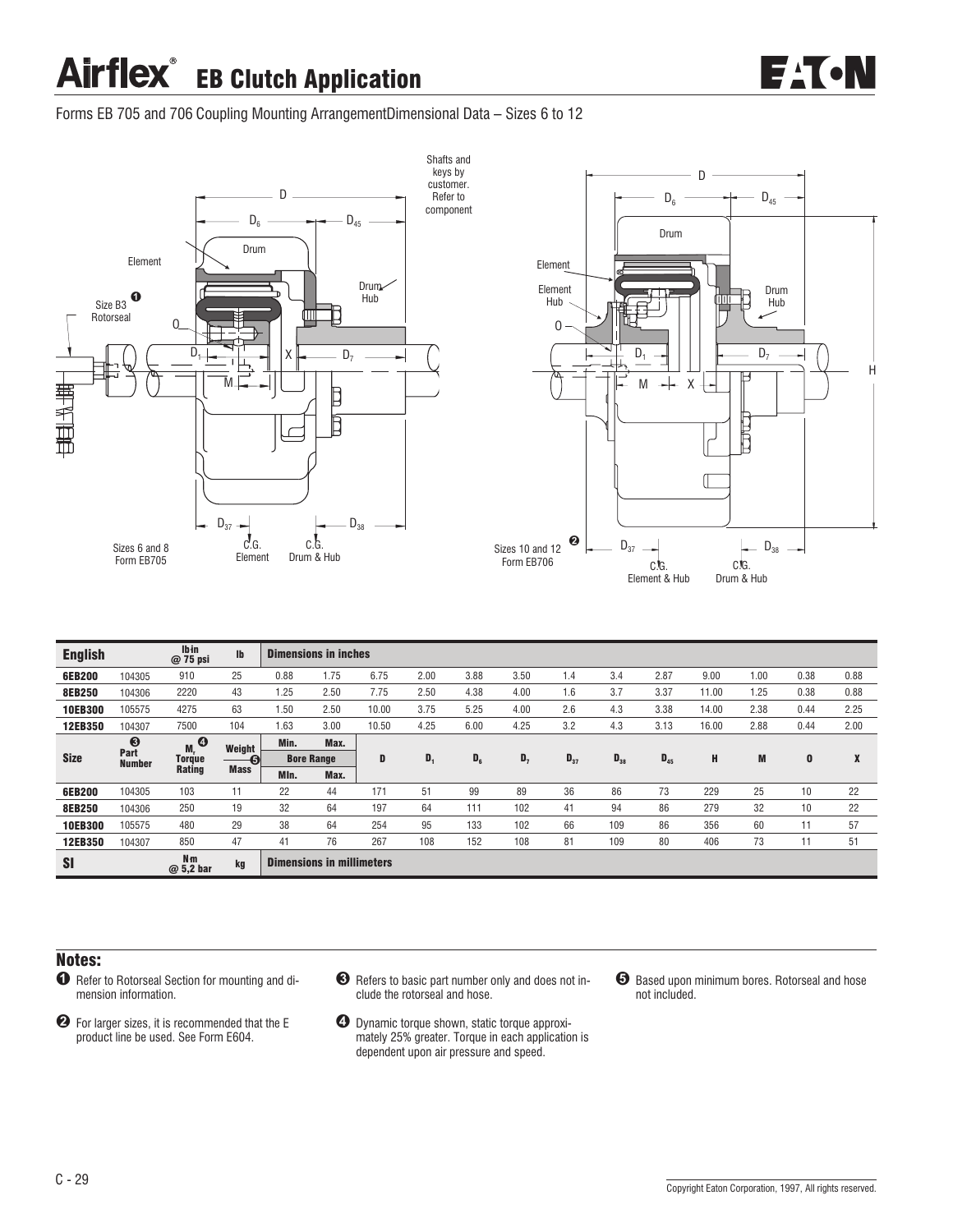## Airflex<sup>®</sup> EB Clutch Application



Forms EB 707 and 708 Bearing Arrangement – Dimensional Data – Sizes 6 to 12



| <b>English</b> |                       | <b>Ibin</b><br>@ 75 psi      | $\mathsf{I}$        |      | <b>Dimensions in inches</b>      |       |       |       |                |          |          |       |           |      |          |
|----------------|-----------------------|------------------------------|---------------------|------|----------------------------------|-------|-------|-------|----------------|----------|----------|-------|-----------|------|----------|
| 6EB200         | 106914                | 910                          | 25                  | 0.88 | 1.75                             | 6.75  | 2.00  | 3.88  | 4.13           | 1.38     | 3.8      | 9.00  | 2.875     | 1.00 | 0.38     |
| 8EB250         | 106915                | 2200                         | 49                  | 1.25 | 2.50                             | 7.75  | 2.50  | 4.38  | 4.63           | 1.88     | 4.3      | 11.00 | 3.875     | 1.25 | 0.38     |
| 10EB300        | 106935                | 4275                         | 69                  | 1.50 | 2.50                             | 10.00 | 3.75  | 5.25  | 6.00           | 1.75     | 5.4      | 14.00 | 3.875     | 2.38 | 0.44     |
| 12EB350        | 106936                | 7500                         | 110                 | 1.63 | 3.00                             | 10.50 | 4.25  | 6.00  | 6.00           | 1.63     | 5.7      | 16.00 | 4.875     | 4.25 | 0.44     |
|                | ❸                     | $\boldsymbol{\Theta}$<br>M,  |                     | Min. | Max.                             |       |       |       |                |          |          |       |           |      |          |
| <b>Size</b>    | Part<br><b>Number</b> | <b>Torque</b>                | Weight <sub>o</sub> |      | <b>Bore Range</b>                | D     | $D_1$ | $D_6$ | D <sub>7</sub> | $D_{30}$ | $D_{40}$ | H     | $J_{MAX}$ | M    | $\bf{0}$ |
|                |                       | Rating                       | <b>Mass</b>         | MIn. | Max.                             |       |       |       |                |          |          |       |           |      |          |
| 6EB200         | 106914                | 103                          | 11                  | 22   | 44                               | 171   | 51    | 99    | 105            | 35       | 97       | 229   | 73,0      | 25   | 10       |
| 8EB250         | 106915                | 249                          | 22                  | 32   | 64                               | 197   | 64    | 111   | 118            | 48       | 109      | 279   | 98,4      | 32   | 10       |
| 10EB300        | 106935                | 483                          | 31                  | 38   | 64                               | 254   | 95    | 133   | 152            | 44       | 137      | 356   | 98,4      | 60   | 11       |
| 12EB350        | 106936                | 848                          | 50                  | 41   | 76                               | 267   | 108   | 152   | 152            | 41       | 145      | 406   | 123,8     | 108  | 11       |
| <b>SI</b>      |                       | N <sub>m</sub><br>$@5,2$ bar | kg                  |      | <b>Dimensions in millimeters</b> |       |       |       |                |          |          |       |           |      |          |

Notes:

- $\bullet$  Refer to Rotorseal Section for mounting and dimension information.
- $\bullet$  For larger sizes, it is recommended that the E product line be used. See Form E604.
- ! Refers to basic part number only and does not include the rotorseal and hose.
- $\bullet$  Dynamic torque shown, static torque approximately 25% greater. Torque in each application is dependent upon air pressure and speed.
- **6** Based upon minimum bores. Rotorseal and hose not included.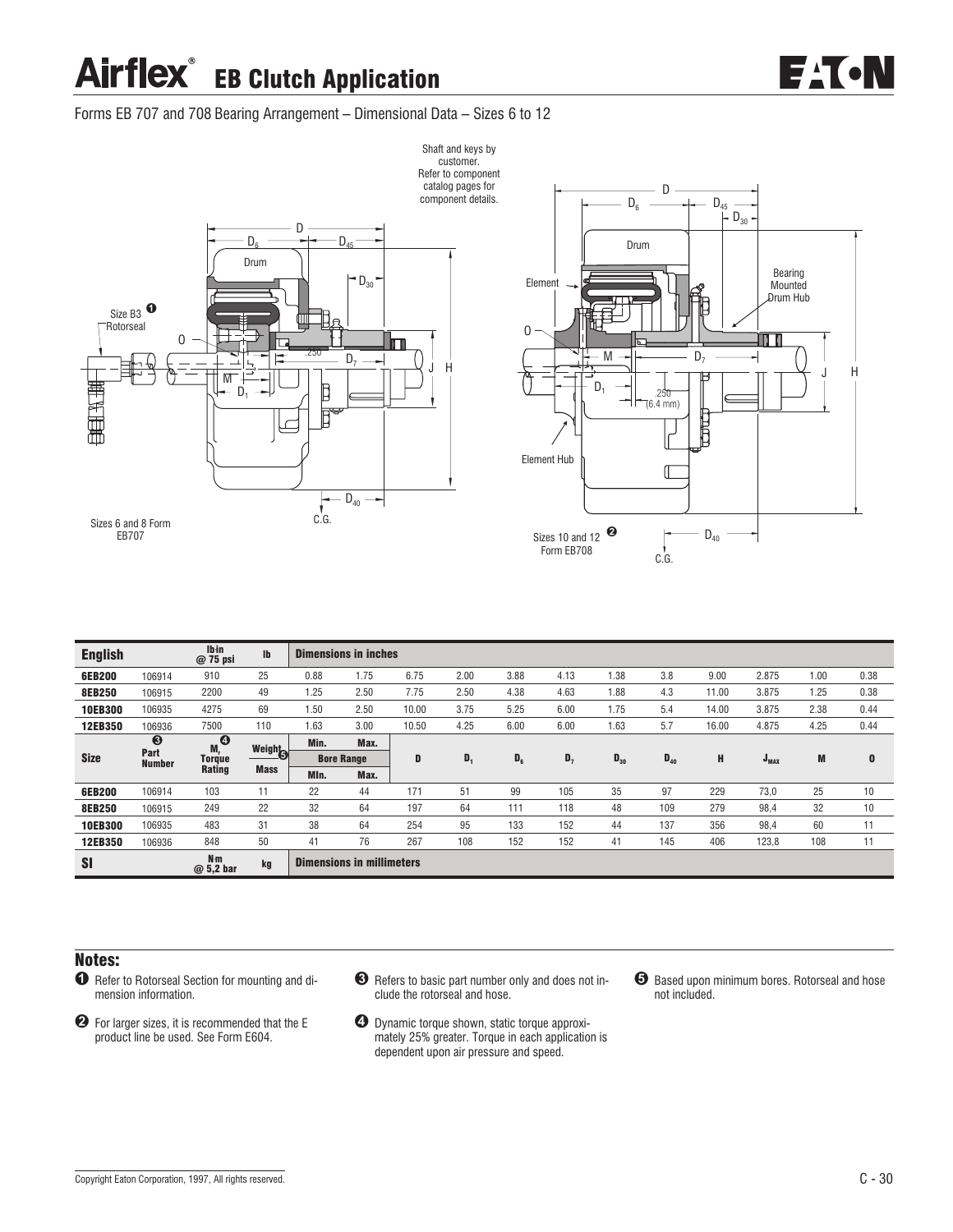### Airflex<sup>®</sup> EB Brake Application



Forms EB 709 and 710 Dimensional Data Sizes 6 to 12







| <b>English</b> |                       | <b>Ibin</b><br>$@75$ psi     | <b>Ib</b>           | <b>Dimensions in inches</b> |                                  |      |       |       |         |          |          |       |
|----------------|-----------------------|------------------------------|---------------------|-----------------------------|----------------------------------|------|-------|-------|---------|----------|----------|-------|
| 6EB200         | 104308                | 910                          | 25                  | 0.88                        | 1.75                             | 7.38 | 3.88  | 3.50  | 1.00    | 3.25     | 0.63     | 9.00  |
| 8EB250         | 104309                | 2220                         | 48                  | 1.25                        | 2.50                             | 8.38 | 4.38  | 4.00  | 1.00    | 3.50     | 0.63     | 11.00 |
| 10EB300        | 104310                | 4275                         | 51                  | 1.50                        | 2.50                             | 9.38 | 5.25  | 4.00  | 1.13    | 4.00     | 0.75     | 14.00 |
| 12EB350        | 104311                | 7500                         | 80                  | 1.63                        | 3.00                             | 9.88 | 6.00  | 4.25  | 1.06    | 4.00     | 0.75     | 16.00 |
|                | $\bf{0}$              | ❷<br>M,                      |                     | Min.                        | Max.                             |      |       |       |         |          |          |       |
| <b>Size</b>    | Part<br><b>Number</b> | <b>Torque</b>                | Weight <sub>o</sub> |                             | <b>Bore Range</b>                | D    | $D_6$ | $D_7$ | $D_{9}$ | $D_{38}$ | $D_{45}$ | H     |
|                |                       | Rating                       | <b>Mass</b>         | MIn.                        | Max.                             |      |       |       |         |          |          |       |
| 6EB200         | 104308                | 103                          | 11                  | 22                          | 44                               | 187  | 99    | 89    | 25      | 83       | 16       | 229   |
| 8EB250         | 104309                | 251                          | 22                  | 32                          | 64                               | 213  | 111   | 102   | 25      | 89       | 16       | 279   |
| <b>10EB300</b> | 104310                | 483                          | 23                  | 38                          | 64                               | 238  | 133   | 102   | 29      | 102      | 19       | 356   |
| 12EB350        | 104311                | 848                          | 36                  | 41                          | 76                               | 251  | 152   | 108   | 27      | 102      | 19       | 406   |
| <b>SI</b>      |                       | N <sub>m</sub><br>$@5,2$ bar | kg                  |                             | <b>Dimensions in millimeters</b> |      |       |       |         |          |          |       |

Notes:<br> **O** Refers to basic part number only.

 $\Theta$  Dynamic torque shown, static torque approximately 25% greater. Torque in each application is dependent upon air pressure and speed.

<sup>8</sup> Based upon minimum bores.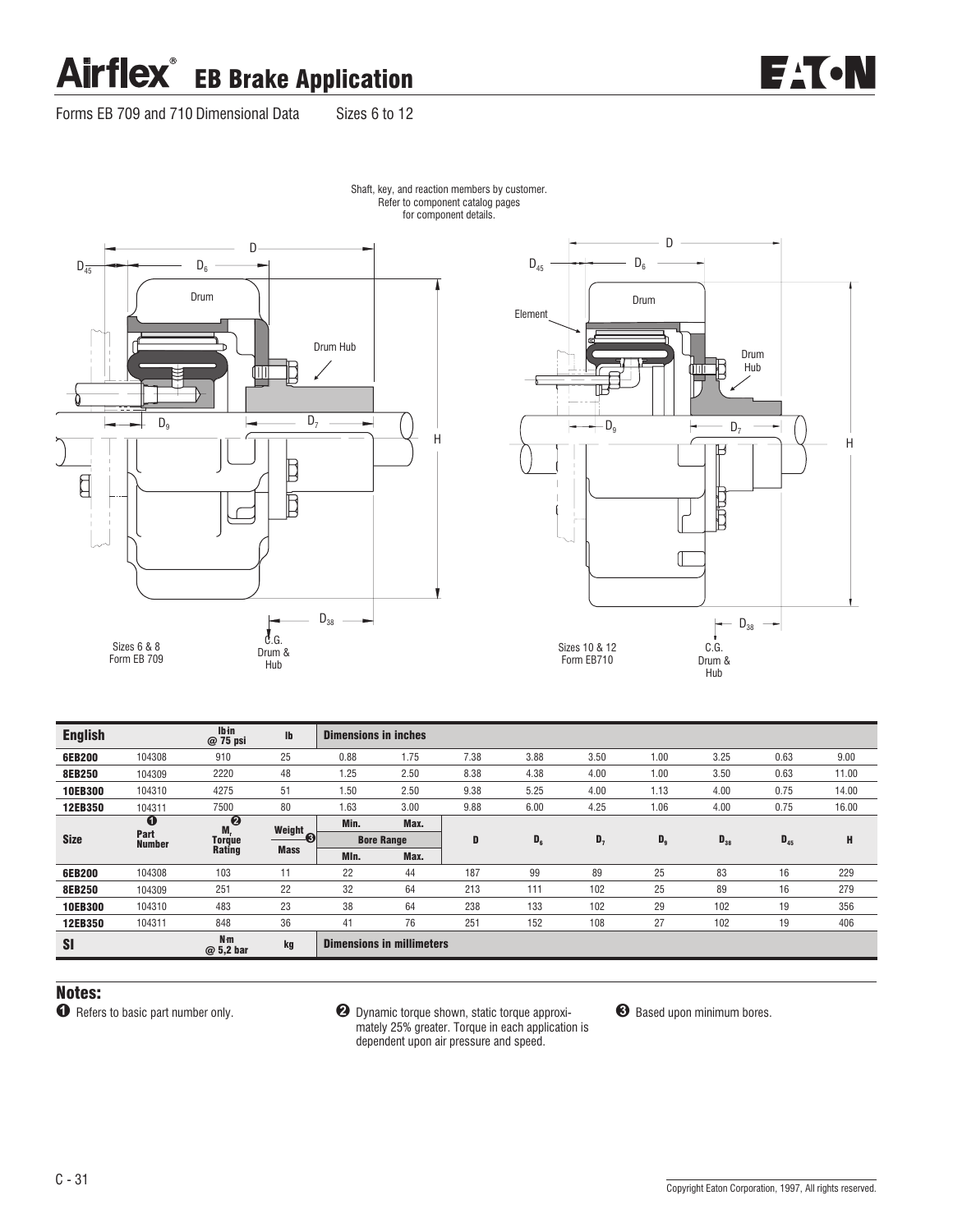#### **Airflex®** ER Elements

**EACN** 

Form ER 703 Dimensional and Technical Data Sizes 3 to 8



| <b>English</b> |                       | Ibin<br>@ 75 psi            |                          | <b>Dimensions in inches</b>      |                             |       |                |                |                |                   |                |                |              |          |                       |            |                      |      |
|----------------|-----------------------|-----------------------------|--------------------------|----------------------------------|-----------------------------|-------|----------------|----------------|----------------|-------------------|----------------|----------------|--------------|----------|-----------------------|------------|----------------------|------|
| 3ER125         | 512175                | 400                         | $\overline{\phantom{a}}$ | 0.98                             | 1.50                        | 1.75  | 0.75           | <b>NA</b>      | $2.94 \odot$   | 1.75              | <b>NA</b>      | <b>NA</b>      | <b>NA</b>    | 0.38     | <b>NA</b>             | <b>NA</b>  | 0.25                 | 1.25 |
| 6ER200         | 145158                | 1540                        | 0.88                     | 1.75                             | 2.00                        | 3.06  | 1.00           | 2.50           | 5.91           | 3.38              | 4              | $3/8 - 16$     | 0.62         | 0.31     | $1/4 - 18$            | 45.0       | 0.53                 | 2.00 |
| <b>8ER250</b>  | 145159                | 3550                        | 1.25                     | 3.50                             | 2.50                        | 3.56  | 1.25           | 4.38           | 7.91           | 5.38              | $\overline{4}$ | $3/8 - 16$     | 0.88         | 0.31     | $1/4 - 18$            | 22.5       | 0.53                 | 2.50 |
|                | $\bf{o}$              | $M_t$ <sup>2</sup>          | Min.                     | Max.                             |                             |       |                |                |                |                   | No.            | <b>Size</b>    | <b>Depth</b> |          | $\boldsymbol{\Theta}$ |            |                      |      |
| <b>Size</b>    | Part<br><b>Number</b> | <b>Torque</b><br>Rating     |                          | <b>Bore Range</b>                | $D_1$                       | $D_2$ | $D_{24}$       | H <sub>2</sub> | H <sub>6</sub> | $H_{13}$          |                | L <sub>®</sub> |              | $\bf{0}$ | $\mathbf{0}_4$        | Q<br>(Deg) | $\mathbf{V}$         | W    |
|                |                       |                             | Min.                     | Max.                             |                             |       |                |                |                |                   | No.            | <b>Size</b>    | <b>Depth</b> |          |                       |            |                      |      |
| 3ER125         | 512175                | 45,2                        | $\overline{\phantom{a}}$ | 25                               | 38                          | 44    | 19             | <b>NA</b>      | 75 ◎           | 44                | <b>NA</b>      | <b>NA</b>      | <b>NA</b>    | 10       | <b>NA</b>             | <b>NA</b>  | 6                    | 32   |
| 6ER200         | 145158                | 174                         | 22                       | 44                               | 51                          | 78    | 25             | 64             | 150            | 86                | $\overline{4}$ | $3/8 - 16$     | 16           | 8        | $1/4 - 18$            | 45.0       | 13                   | 51   |
| 8ER250         | 145159                | 401                         | 32                       | 89                               | 64                          | 90    | 32             | 111            | 201            | 137               | $\overline{4}$ | $3/8 - 16$     | 22           | 8        | $1/4 - 18$            | 22.5       | 13                   | 64   |
| <b>SI</b>      |                       | N <sub>m</sub><br>@ 5,2 bar |                          | <b>Dimensions in millimeters</b> |                             |       |                |                |                |                   |                |                |              |          |                       |            |                      |      |
| <b>English</b> |                       |                             |                          |                                  | <b>Ibin</b><br>@ 75 psi     |       | rpm            |                |                | Ibft <sup>2</sup> |                | Ib             |              |          | in <sup>3</sup>       |            | in                   |      |
| 3ER125         |                       | 512175                      |                          |                                  | 400                         |       | 1800           |                |                | 0.01              |                | 1.1            |              |          | $\overline{4}$        |            | 3.09                 |      |
| 6ER200         |                       | 145158                      |                          |                                  | 1540                        |       | 1800           |                |                | 0.1               |                | $\overline{7}$ |              |          | 20                    |            | 6.09                 |      |
| 8ER250         |                       | 145159                      |                          |                                  | 3550                        |       | 1800           |                |                | 0.5               |                | 18             |              |          | 35                    |            | 8.09                 |      |
|                |                       | Part <sup>O</sup>           |                          |                                  | M, 8                        |       | <b>Maximum</b> |                |                | Wk <sup>2</sup>   | 0              | Weight         |              |          | Maximum <sup>6</sup>  |            | <b>Maximum</b>       |      |
| <b>Size</b>    |                       | <b>Number</b>               |                          |                                  | <b>Torque Rating</b>        |       | <b>Speed</b>   |                |                | J                 |                | <b>Mass</b>    |              |          | <b>Air Cavity</b>     |            | <b>Drum Diameter</b> |      |
| 3ER125         |                       | 512175                      |                          |                                  | 45,2                        |       | 1800           |                |                | 0.001             |                | 0.5            |              |          | 0,07                  |            | 78                   |      |
| 6ER200         |                       | 145158                      |                          |                                  | 174                         |       | 1800           |                |                | 0,004             |                | 3,2            |              |          | 0,33                  |            | 155                  |      |
| 8ER250         |                       | 145159                      |                          |                                  | 401                         |       | 1800           |                |                | 0,02              |                | 8,2            |              |          | 0,57                  |            | 205                  |      |
| <b>SI</b>      |                       |                             |                          |                                  | N <sub>m</sub><br>@ 5,2 bar |       | rpm            |                |                | kg m <sup>2</sup> |                | kg             |              |          | dm <sup>3</sup>       |            | mm                   |      |

#### Notes:

- $\bullet$  Refers to basic part number only. When ordering, it must be specified which air entry hole, O or  ${\mathsf O}_4$  is to be used.
- <sup>2</sup> Static torque.
- **3** American National Standard for Unified Screw Threads.
- **4** American National Pipe Thread
- **6** Drum contact with worn shoes.
- $\bullet$  Based upon minimum bores.

 $\bullet$  This element has six equally spaced rubber pads on the tube diameter instead of circumferential grooves.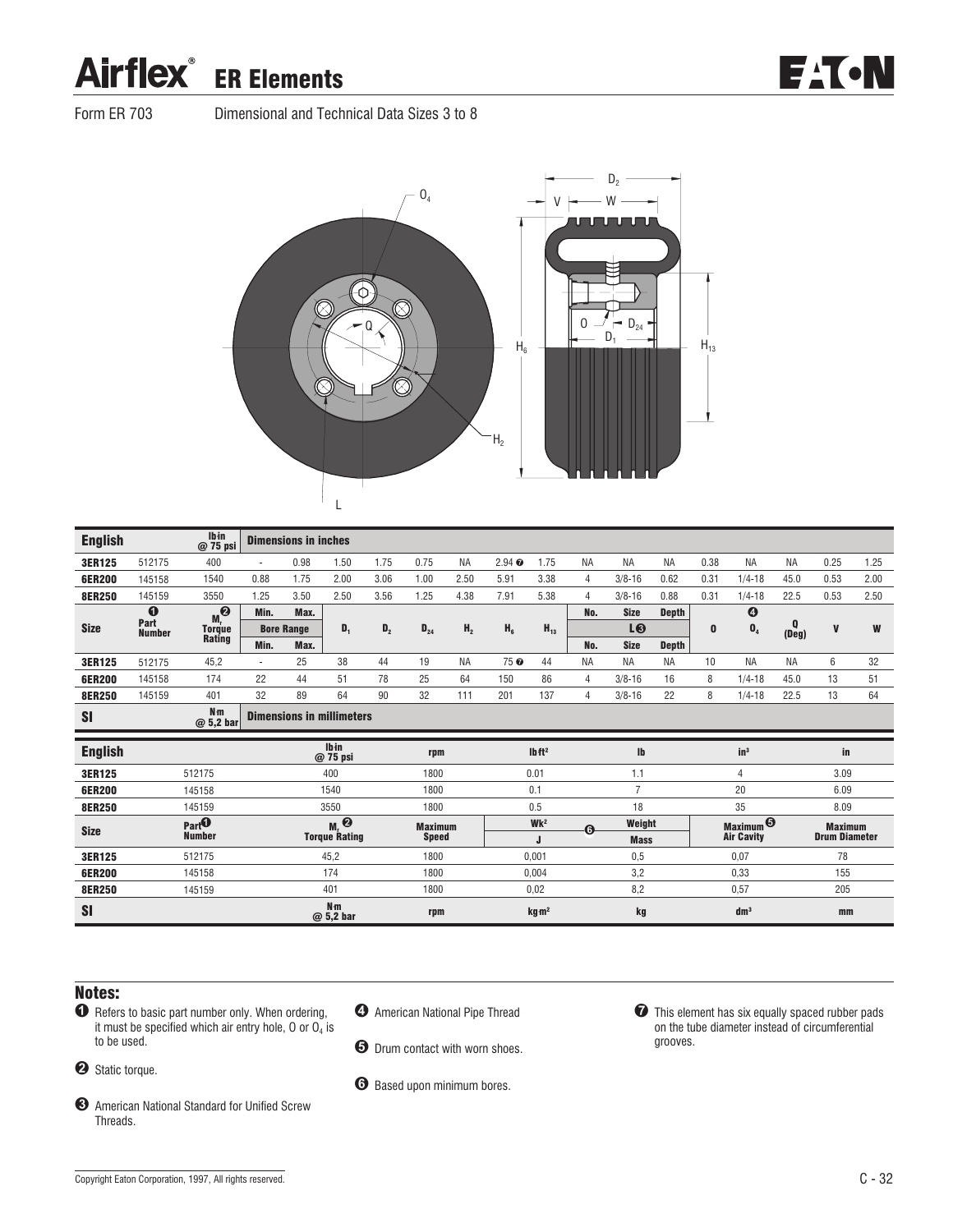### **Airflex**<sup>®</sup> ER Elements



Form ER 704 Technical Data Sizes 10 to 24

| <b>English</b> |                   | <b>Ibin</b><br>@ 75 psi            | rpm            | Ibft <sup>2</sup> | $\mathsf{I}\mathsf{b}$ | in <sup>3</sup>       | in                             |
|----------------|-------------------|------------------------------------|----------------|-------------------|------------------------|-----------------------|--------------------------------|
| <b>10ER300</b> | 145161            | 6600                               | 1800           | 0.8               | 8                      | 75                    | 10.09                          |
| <b>12ER350</b> | 145164            | 12300                              | 1800           | 2                 | 13                     | 80                    | 12.09                          |
| 14ER400        | 145168            | 22600                              | 1500           | 4                 | 17                     | 105                   | 14.09                          |
| <b>16ER475</b> | 145171            | 32600                              | 1300           | 7                 | 31                     | 135                   | 16.13                          |
| <b>19ER475</b> | 145174            | 47600                              | 1100           | 15                | 39                     | 330                   | 19.13                          |
| 21.5ER475      | 145177            | 63000                              | 1000           | 27                | 52                     | 335                   | 21.63                          |
| 24ER475        | 145180            | 83500                              | 900            | 41                | 61                     | 375                   | 24.13                          |
|                | Part <sup>0</sup> |                                    | <b>Maximum</b> | Wk <sup>2</sup>   | Weight                 | Air <sup>O</sup>      | <b>Maximum</b>                 |
| <b>Size</b>    | <b>Number</b>     | M <sub>r</sub><br>Torque<br>Rating | <b>Speed</b>   | J                 | <b>Mass</b>            | <b>Tube</b><br>Cavity | <b>Drum</b><br><b>Diameter</b> |
| <b>10ER300</b> | 145161            | 746                                | 1800           | 0.03              | 3,6                    | 1,23                  | 256                            |
| <b>12ER350</b> | 145164            | 1390                               | 1800           | 0,08              | 5,9                    | 1,31                  | 307                            |
| 14ER400        | 145168            | 2550                               | 1500           | 0,17              | 7,7                    | 1,72                  | 358                            |
| <b>16ER475</b> | 145171            | 3680                               | 1300           | 0,29              | 14                     | 2,21                  | 410                            |
| <b>19ER475</b> | 145174            | 5380                               | 1100           | 0,63              | 18                     | 5,41                  | 486                            |
| 21.5ER475      | 145177            | 7120                               | 1000           | 1,13              | 24                     | 5,49                  | 549                            |
| 24ER475        | 145180            | 9440                               | 900            | 1,72              | 28                     | 6,15                  | 613                            |
| <b>SI</b>      |                   | N <sub>m</sub><br>@ 5,2 bar        | rpm            | kg m <sup>2</sup> | kg                     | dm <sup>3</sup>       | mm                             |

#### **KAIZEN SYSTEMS INTL LLC DISTRIBUTOR WWW.AIRCLUTCH-KAIZEN.COM KAIZEN@KAIZEN.COM.CO**

#### Notes:

- **O** Refers to basic part number only.
- <sup>2</sup> Static torque.
- **8** Drum contact with worn shoes.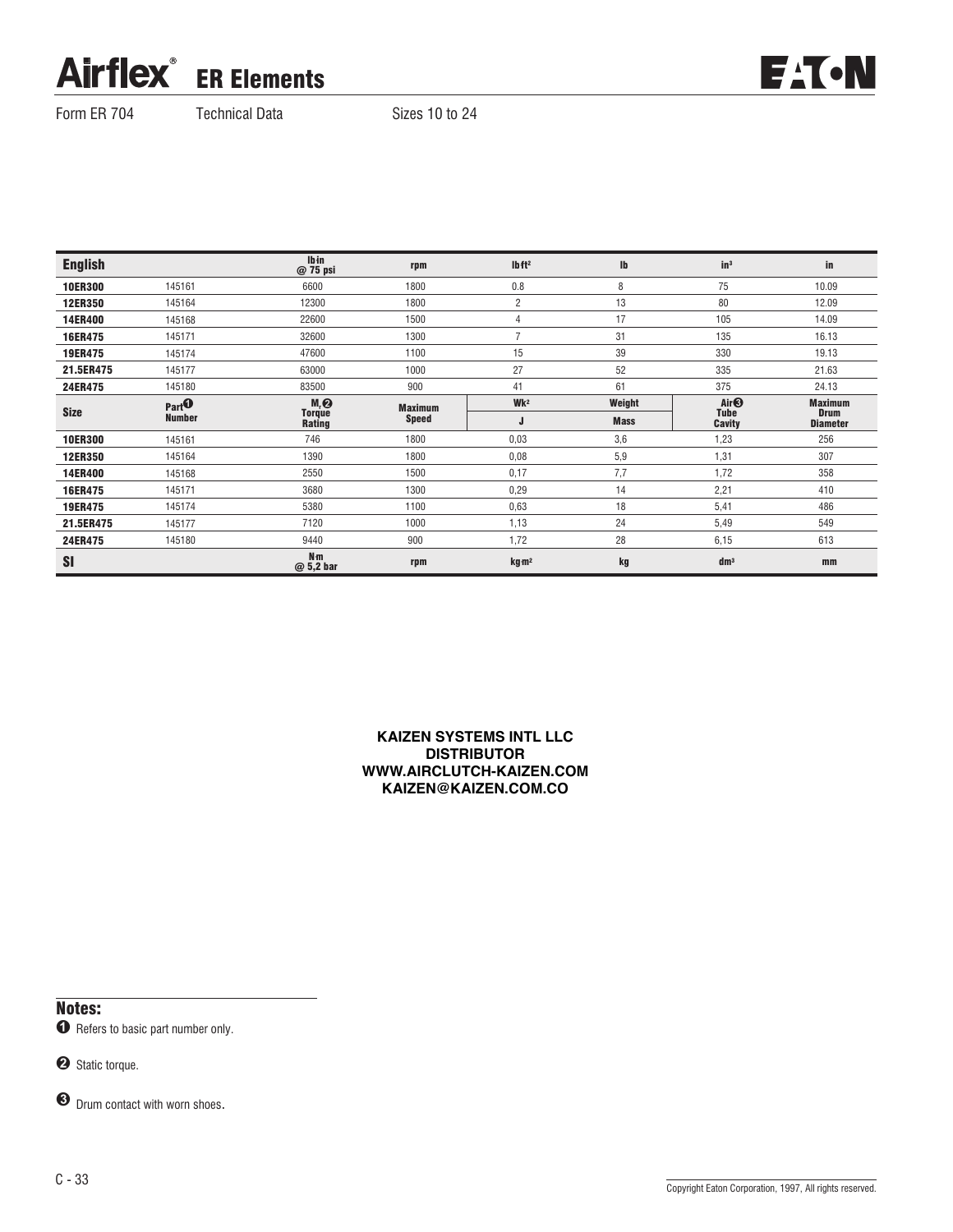## **Airflex**<sup>®</sup> ER Elements

Form ER 704 Dimensional Data Sizes 10 to 24



| <b>English</b> |                       | Ib in<br>@ 75 psi              |         | <b>Dimensions in inches</b>      |          |        |                |       |                |          |     |      |                |      |      |      |
|----------------|-----------------------|--------------------------------|---------|----------------------------------|----------|--------|----------------|-------|----------------|----------|-----|------|----------------|------|------|------|
| <b>10ER300</b> | 145161                | 6600                           | 4.25    | 1.56                             | 0.16     | 4.250  | 5.25           | 9.90  | 5.56           | 7.00     | 8   | 0.50 | 0.31           | 22.5 | 0.63 | 3.00 |
| <b>12ER350</b> | 145164                | 12300                          | 4.75    | 1.88                             | 0.19     | 6.250  | 7.25           | 11.90 | 7.56           | 9.00     | 12  | 0.50 | 0.31           | 15.0 | 0.63 | 3.50 |
| 14ER400        | 145168                | 22600                          | 5.25    | 1.88                             | 0.19     | 8.250  | 9.25           | 13.91 | 9.56           | 11.00    | 12  | 0.50 | 0.31           | 15.0 | 0.63 | 4.00 |
| 16ER475        | 145171                | 32600                          | 6.63    | 2.50                             | 0.25     | 8.250  | 9.63           | 15.81 | 9.62           | 11.38    | 8   | 0.50 | 0.38           | 22.5 | 0.94 | 4.75 |
| <b>19ER475</b> | 145174                | 47600                          | 6.63    | 2.50                             | 0.25     | 9.625  | 11.00          | 18.81 | 11.00          | 14.38    | 6   | 0.75 | 0.38           | 30.0 | 0.94 | 4.75 |
| 21.5ER475      | 145177                | 63000                          | 6.63    | 2.50                             | 0.31     | 12.125 | 13.50          | 21.31 | 13.50          | 16.88    | 8   | 0.75 | 0.38           | 22.5 | 0.94 | 4.75 |
| 24ER475        | 145180                | 83500                          | 6.63    | 2.50                             | 0.31     | 14.625 | 16.00          | 23.81 | 16.00          | 19.38    | 8   | 0.75 | 0.38           | 22.5 | 0.94 | 4.75 |
|                | $\bf{0}$              | $\boldsymbol{\Theta}$<br>$M_r$ |         |                                  |          |        |                |       |                |          | No. | Dia. |                |      |      |      |
| <b>Size</b>    | Part<br><b>Number</b> | Torque                         | $D_{2}$ | $D_{24}$                         | $D_{25}$ | G      | H <sub>2</sub> | $H_6$ | H <sub>7</sub> | $H_{13}$ |     |      | $\mathbf{0}_3$ | Q    | V    | W    |
|                |                       | Rating                         |         |                                  |          |        |                |       |                |          | No. | Dia. |                |      |      |      |
| <b>10ER300</b> | 145161                | 746                            | 108     | 40                               | 4        | 108,0  | 133            | 251   | 141            | 178      | 8   | 13   | 8              | 23   | 16   | 76   |
| <b>12ER350</b> | 145164                | 1390                           | 121     | 48                               | 5        | 158,8  | 184            | 302   | 192            | 229      | 12  | 13   | 8              | 15   | 16   | 89   |
| 14ER400        | 145168                | 2550                           | 133     | 48                               | 5        | 209,6  | 235            | 353   | 243            | 279      | 12  | 13   | 8              | 15   | 16   | 102  |
| 16ER475        | 145171                | 3680                           | 168     | 64                               | 6        | 209,6  | 245            | 402   | 244            | 289      | 8   | 13   | 10             | 23   | 24   | 121  |
| 19ER475        | 145174                | 5380                           | 168     | 64                               | 6        | 244,5  | 279            | 478   | 279            | 365      | 6   | 19   | 10             | 30   | 24   | 121  |
| 21.5ER475      | 145177                | 7120                           | 168     | 64                               | 8        | 308,0  | 343            | 541   | 343            | 429      | 8   | 19   | 10             | 23   | 24   | 121  |
| 24ER475        | 145180                | 9440                           | 168     | 64                               | 8        | 371,5  | 406            | 605   | 406            | 492      | 8   | 19   | 10             | 23   | 24   | 121  |
| SI             |                       | N <sub>m</sub><br>@ 5,2 bar    |         | <b>Dimensions in millimeters</b> |          |        |                |       |                |          |     |      |                |      |      |      |

**EATON**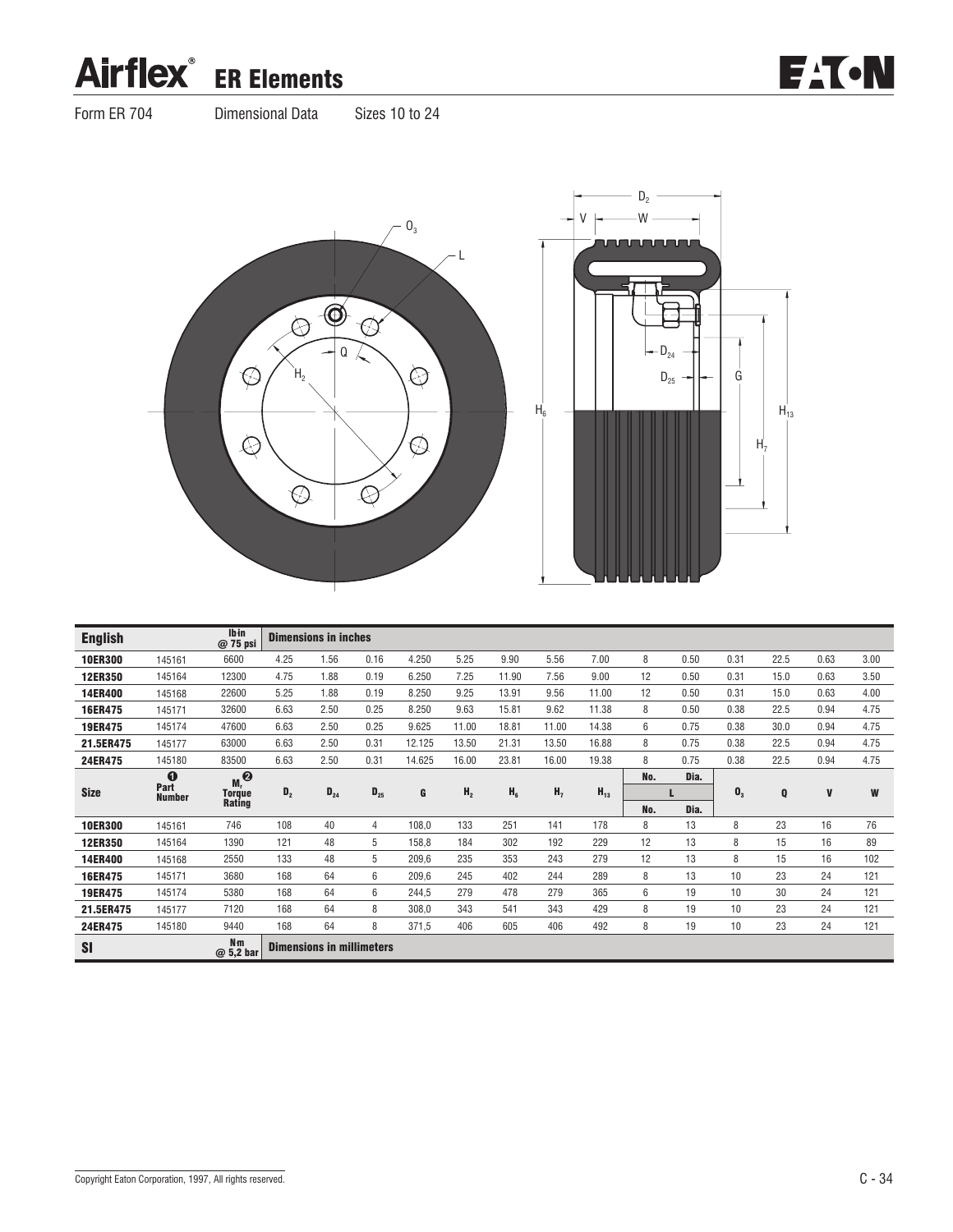# Airflex<sup>®</sup> ER Coupling Application





| <b>English</b> | Ibin<br>$@75$ psi               | <b>Ib</b>                                | <b>Dimensions in inches</b> |                                  |                |       |          |      |      |              |                              |
|----------------|---------------------------------|------------------------------------------|-----------------------------|----------------------------------|----------------|-------|----------|------|------|--------------|------------------------------|
| 6ER200         | 1540                            | 30                                       | 6.00                        | 2.00                             | 4.50           | 2.75  | 1.25     | 6.63 | 1.00 | 0.28         | 0.75                         |
| <b>8ER250</b>  | 3550                            | 50                                       | 7.00                        | 2.50                             | 5.00           | 3.25  | 1.75     | 8.63 | 1.25 | 0.28         | 0.75                         |
| <b>Size</b>    | M, Q<br><b>Torque</b><br>Rating | Weight $\bigotimes$<br>Mass $\bigotimes$ | D                           | D <sub>1</sub>                   | D <sub>6</sub> | $D_7$ | $D_{45}$ | н    | M    | $\mathbf{0}$ | $\mathbf{w}$<br>$\mathbf{A}$ |
| <b>6ER200</b>  | 174                             | 14                                       | 152                         | 51                               | 114            | 70    | 32       | 168  | 25   |              | 19                           |
| <b>8ER250</b>  | 401                             | 23                                       | 178                         | 64                               | 127            | 83    | 44       | 219  | 32   |              | 19                           |
| <b>SI</b>      | N <sub>m</sub><br>$@5,2$ bar    | kg                                       |                             | <b>Dimensions in millimeters</b> |                |       |          |      |      |              |                              |

#### Notes:

 $\bullet$  Refer to Rotorseal Section for mounting and dimension information.

<sup>2</sup> Static Torque.

<sup>8</sup> Based on minimum bores.

**EAT-N**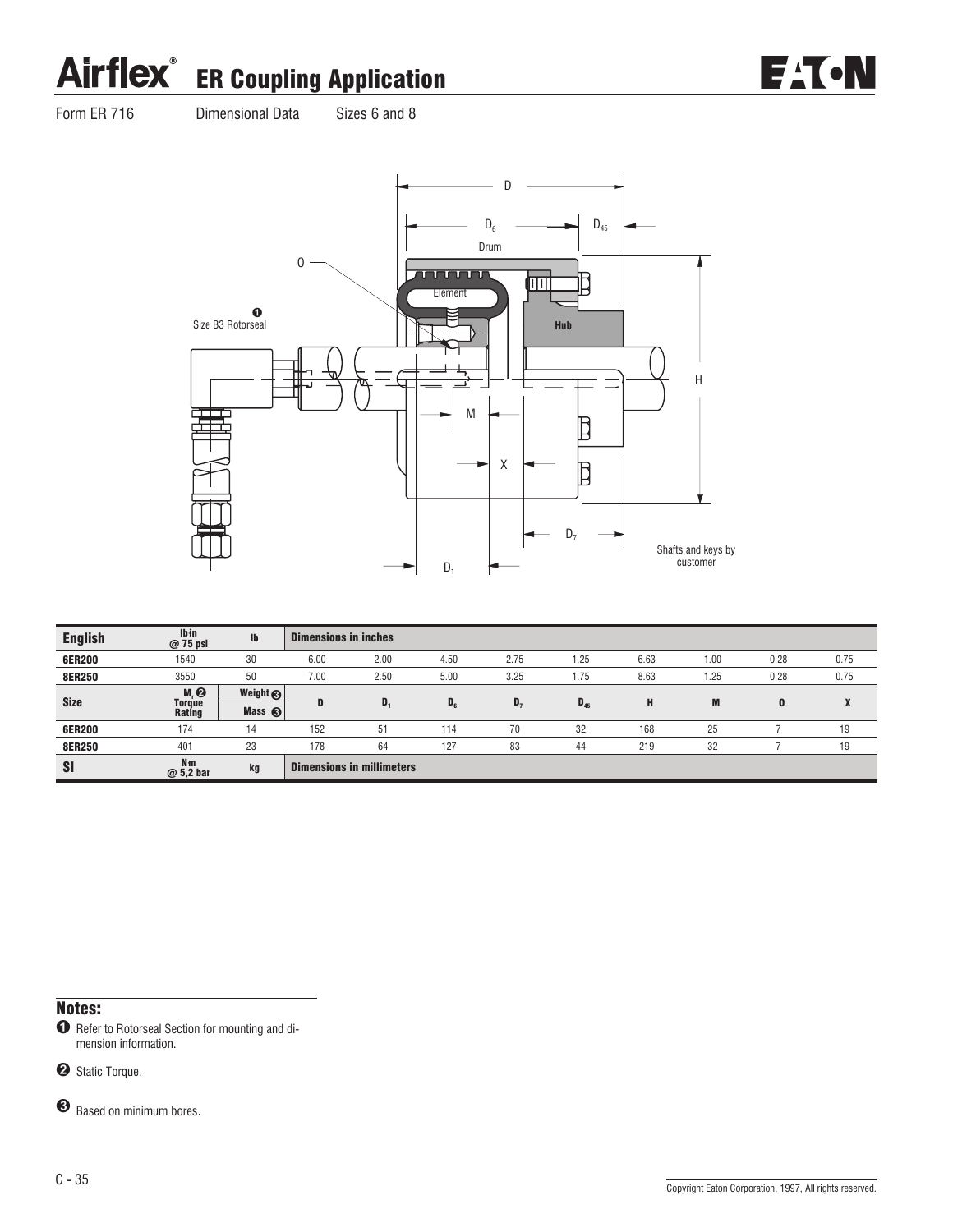# Airflex<sup>®</sup> ER Coupling Application



#### Form ER 717 Dimensional Data Sizes 10 to 24



| <b>English</b> | <b>Ibin</b><br>@ 75 psi     | Ib                  |                   | <b>Dimensions in inches</b>      |       |       |       |       |          |       |      |              |      |
|----------------|-----------------------------|---------------------|-------------------|----------------------------------|-------|-------|-------|-------|----------|-------|------|--------------|------|
| <b>10ER300</b> | 6600                        | 70                  | 1.50              | 2.50                             | 10.75 | 2.88  | 6.50  | 3.25  | 1.75     | 10.75 | 1.38 | 0.34         | 4.63 |
| <b>12ER350</b> | 12300                       | 120                 | 1.50              | 3.00                             | 13.50 | 3.38  | 7.00  | 5.00  | 3.50     | 12.75 | 1.38 | 0.34         | 5.13 |
| 14ER400        | 22600                       | 185                 | 1.75              | 4.50                             | 16.63 | 5.13  | 7.50  | 5.75  | 4.75     | 14.75 | 1.38 | 0.44         | 5.75 |
| <b>16ER475</b> | 32600                       | 220                 | 2.25              | 4.50                             | 18.00 | 5.13  | 9.00  | 5.75  | 4.75     | 16.75 | 1.38 | 0.34         | 7.13 |
| 19ER475        | 47600                       | 275                 | 2.25              | 4.50                             | 18.00 | 5.13  | 9.00  | 5.75  | 4.75     | 19.75 | 1.38 | 0.34         | 7.13 |
| 21.5ER475      | 63000                       | 360                 | 2.25              | 4.50                             | 19.50 | 5.88  | 9.00  | 6.50  | 5.50     | 22.25 | 1.44 | 0.34         | 7.13 |
| 24ER475        | 83500                       | 390                 | 2.75              | 4.75                             | 19.50 | 5.88  | 9.00  | 6.50  | 5.50     | 24.75 | 1.44 | 0.34         | 7.13 |
|                | $\boldsymbol{Q}$<br>$M_r$   |                     | Min.              | Max.                             |       |       |       |       |          |       |      |              |      |
| <b>Size</b>    | <b>Torque</b>               | Weight <sub>o</sub> | <b>Bore Range</b> |                                  | D     | $D_1$ | $D_6$ | $D_7$ | $D_{45}$ | H     | M    | $\mathbf{0}$ | X    |
|                | Rating                      | <b>Mass</b>         | Min.              | Max.                             |       |       |       |       |          |       |      |              |      |
| <b>10ER300</b> | 746                         | 32                  | 38                | 64                               | 273   | 73    | 165   | 83    | 44       | 273   | 35   | 9            | 117  |
| <b>12ER350</b> | 1390                        | 54                  | 38                | 76                               | 343   | 86    | 178   | 127   | 89       | 324   | 35   | 9            | 130  |
| <b>14ER400</b> | 2550                        | 84                  | 44                | 114                              | 422   | 130   | 191   | 146   | 121      | 375   | 35   | 11           | 146  |
| <b>16ER475</b> | 3680                        | 100                 | 57                | 114                              | 457   | 130   | 229   | 146   | 121      | 425   | 35   | 9            | 181  |
| <b>19ER475</b> | 5380                        | 125                 | 57                | 114                              | 457   | 130   | 229   | 146   | 121      | 502   | 35   | 9            | 181  |
| 21.5ER475      | 7120                        | 163                 | 57                | 114                              | 495   | 149   | 229   | 165   | 140      | 565   | 37   | 9            | 181  |
| 24ER475        | 9440                        | 177                 | 70                | 121                              | 495   | 149   | 229   | 165   | 140      | 629   | 37   | 9            | 181  |
| <b>SI</b>      | N <sub>m</sub><br>@ 5,2 bar | kg                  |                   | <b>Dimensions in millimeters</b> |       |       |       |       |          |       |      |              |      |

#### Notes:

 $\bullet$  Refer to Rotorseal Section for mounting and dimension information.

<sup>2</sup> Static torque.

<sup>8</sup> Based upon minimum bores.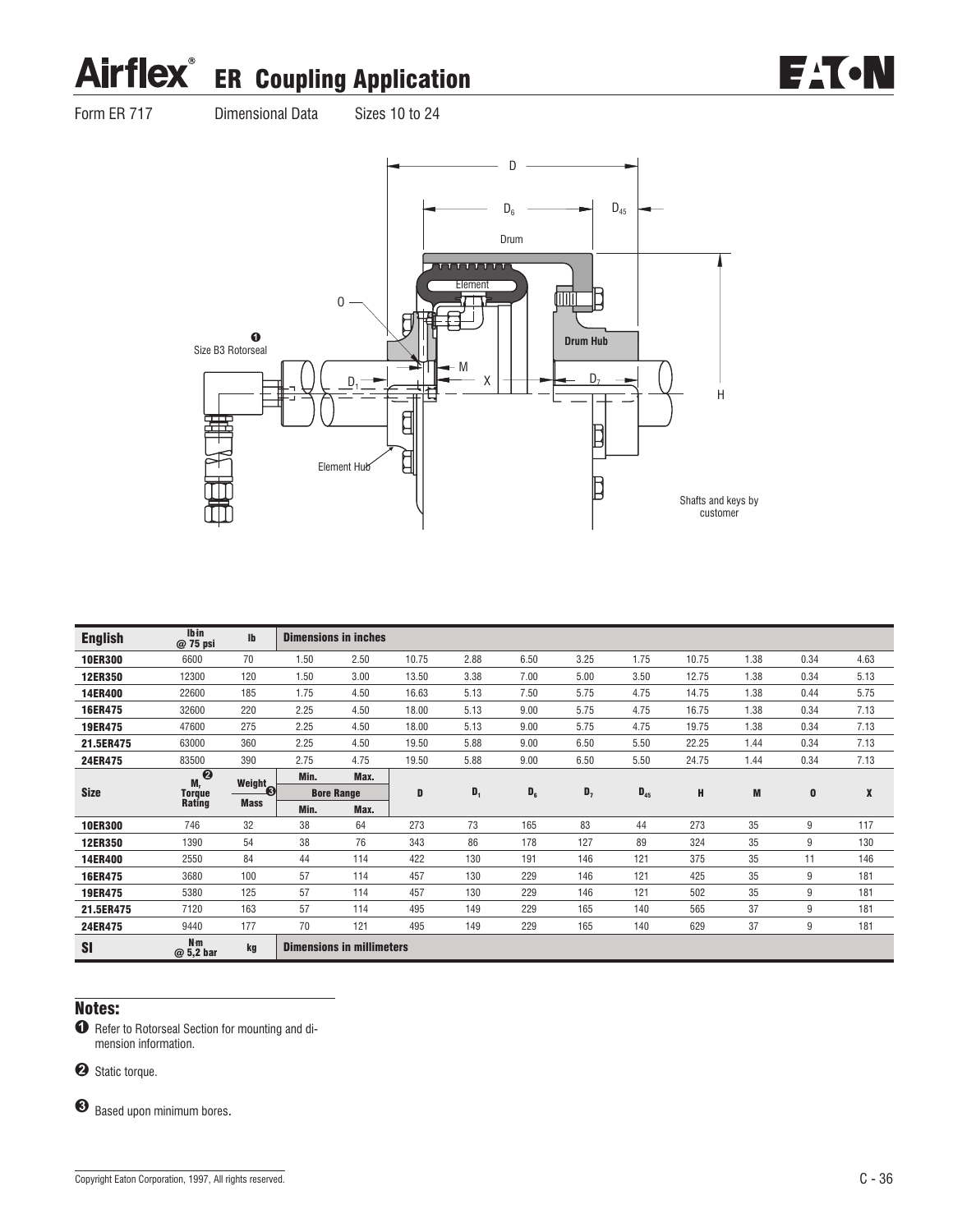# Airflex<sup>®</sup> EB and ER Mounting Components

Form EB 711 Element Hub – Dimensional and Technical Data – Sizes 10 to 24





**EAT-N** 

| <b>English</b>        | <b>Thru</b><br><b>Holes</b> | <b>Tapped</b><br><b>Holes</b> | $\mathsf{I}\mathsf{b}$ | Ibft <sup>2</sup> | <b>Dimensions in inches</b>      |          |          |          |          |  |
|-----------------------|-----------------------------|-------------------------------|------------------------|-------------------|----------------------------------|----------|----------|----------|----------|--|
| <b>10EB&amp;ER300</b> | 402469                      | 402470                        | 12                     | 0.5               | 3.75                             | 1.75     | 0.75     | 6.25     | 4.00     |  |
| <b>12EB&amp;ER350</b> | 402471                      | 402472                        | 24                     |                   | 4.25                             | 1.75     | 0.75     | 8.25     | 5.00     |  |
| 14EB&ER400            | 402473                      | 402474                        | 55                     | 3                 | 6.00                             | 1.75     | 0.75     | 10.38    | 7.00     |  |
| 16EB&ER475            | 402475                      | 402476                        | 56                     | 4                 | 6.00                             | 1.75     | 0.75     | 10.63    | 7.00     |  |
| 19EB&ER475            | 402477                      | 402478                        | 64                     | 5                 | 6.00                             | 1.75     | 0.75     | 12.50    | 7.00     |  |
| 21.5EB&ER475          | 402479                      | 402480                        | 85                     | 10                | 6.75                             | 1.88     | 0.88     | 15.00    | 7.00     |  |
| 24EB&ER475            | 402481                      | 402482                        | 99                     | 16                | 6.75                             | 1.88     | 0.88     | 17.50    | 7.50     |  |
| <b>Size</b>           | <b>Part Number</b>          |                               | Weight<br>$\bullet$    | Wk <sup>2</sup>   | $D_7$                            | $D_{29}$ | $D_{42}$ | $H_{11}$ | $H_{14}$ |  |
|                       |                             |                               | <b>Mass</b>            |                   |                                  |          |          |          |          |  |
| <b>10EB&amp;ER300</b> | 402469                      | 402470                        | 5,4                    | 0,02              | 95                               | 44       | 19       | 159      | 102      |  |
| <b>12EB&amp;ER350</b> | 402471                      | 402472                        | 11                     | 0,04              | 108                              | 44       | 19       | 210      | 127      |  |
| 14EB&ER400            | 402473                      | 402474                        | 25                     | 0,13              | 152                              | 44       | 19       | 264      | 178      |  |
| 16EB&ER475            | 402475                      | 402476                        | 25                     | 0,17              | 152                              | 44       | 19       | 270      | 178      |  |
| 19EB&ER475            | 402477                      | 402478                        | 29                     | 0,21              | 152                              | 44       | 19       | 318      | 178      |  |
| 21.5EB&ER475          | 402479                      | 402480                        | 39                     | 0,42              | 171                              | 48       | 22       | 381      | 178      |  |
| 24EB&ER475            | 402481                      | 402482                        | 45                     | 0,67              | 171                              | 48       | 22       | 445      | 191      |  |
| <b>SI</b>             | <b>Thru</b><br><b>Holes</b> | <b>Tapped</b><br><b>Holes</b> | kg                     | kg m <sup>2</sup> | <b>Dimensions in millimeters</b> |          |          |          |          |  |

#### Notes:

 $\bullet$  Based upon minimum bores.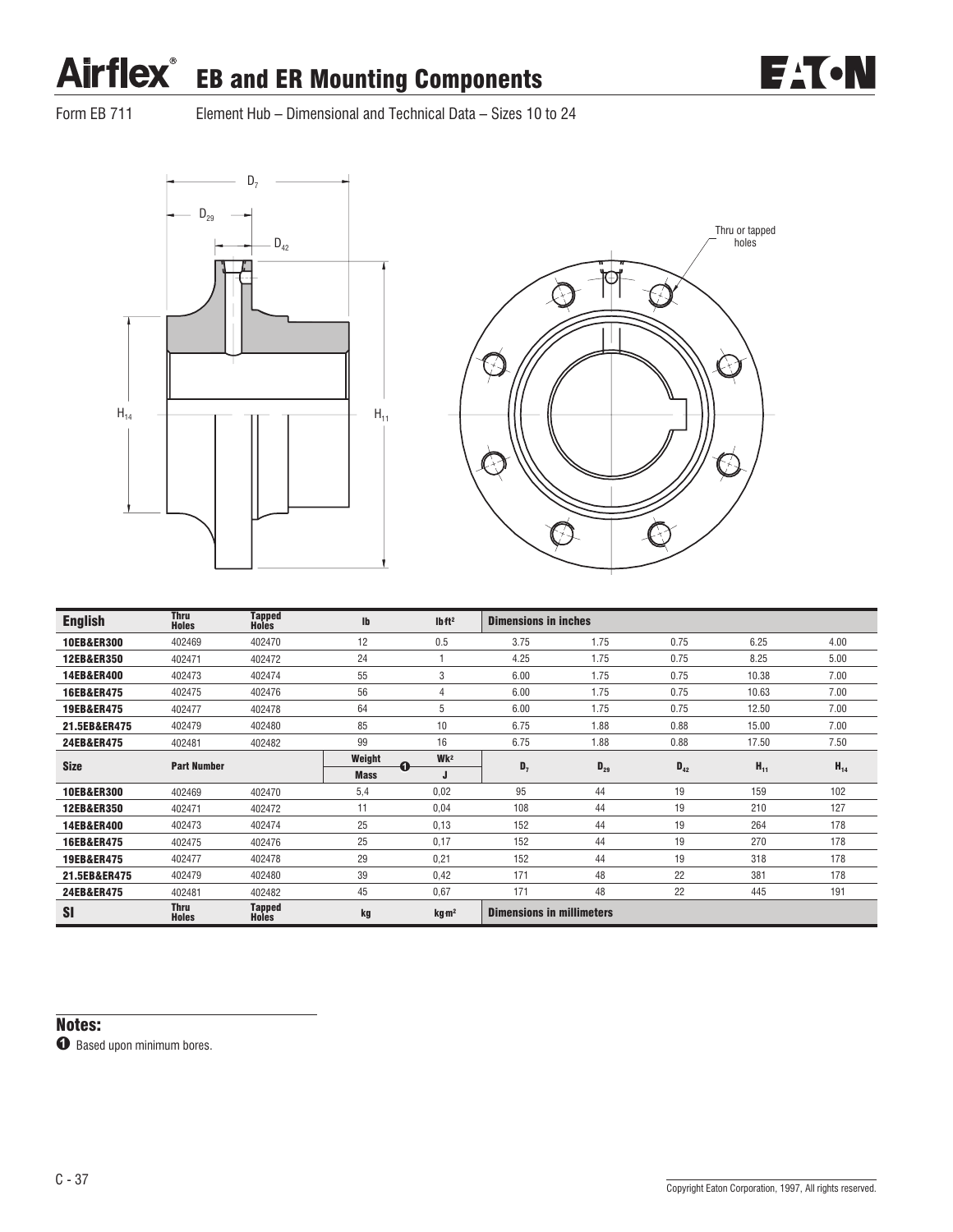# Airflex<sup>®</sup> EB and ER Mounting Components



Form EB 712 Hub for Non-Ventilated Internal Flange Drum Dimensional and Technical Data – Sizes 6 to 24



| <b>English</b>        | <b>Thru</b><br><b>Holes</b> | <b>Tapped</b><br>Holes | Ib          | Ibft <sup>2</sup> | <b>Dimensions in inches</b>      |          |          |          |
|-----------------------|-----------------------------|------------------------|-------------|-------------------|----------------------------------|----------|----------|----------|
| 6EB&ER200             | 406900                      | 406901                 | 12          | 0.5               | 2.75                             | 0.63     | 6.00     | 4.00     |
| <b>8EB&amp;ER250</b>  | N/A                         | 416087                 | 18          | 0.9               | 3.25                             | 0.63     | 8.25     | 5.00     |
| 10EB&ER300            | 406902                      | 406903                 | 18          | 0.9               | 3.25                             | 0.63     | 8.25     | 5.00     |
| 12EB&ER350            | 406904                      | 406905                 | 46          | 3.5               | 5.00                             | 0.63     | 10.25    | 7.00     |
| 14EB&ER400            | 406906                      | 406907                 | 68          | 6.5               | 5.75                             | 0.75     | 13.50    | 7.00     |
| 16EB&ER475            | 406908                      | 406909                 | 74          | 6.5               | 5.75                             | 0.75     | 15.00    | 7.50     |
| 19EB&ER475            | 406910                      | 406911                 | 93          | 8.5               | 5.75                             | 0.75     | 17.50    | 7.50     |
| 21.5EB&ER475          | 406912                      | 406913                 | 131         | 29                | 6.50                             | 0.75     | 20.00    | 8.50     |
| 24EB&ER475            | 406916                      | 406917                 | 132         | 30                | 6.50                             | 0.75     | 21.50    | 8.50     |
| <b>Size</b>           | <b>Part Number</b>          |                        | Weight<br>0 | Wk <sup>2</sup>   | $D_7$                            | $D_{42}$ | $H_{11}$ | $H_{14}$ |
|                       |                             |                        | <b>Mass</b> | J                 |                                  |          |          |          |
| 6EB&ER200             | 406900                      | 406901                 | 5,4         | 0,02              | 70                               | 16       | 152      | 102      |
| <b>8EB&amp;ER250</b>  | N/A                         | 416087                 | 8,2         | 0,04              | 83                               | 16       | 210      | 127      |
| 10EB&ER300            | 406902                      | 406903                 | 8,2         | 0.04              | 83                               | 16       | 210      | 127      |
| <b>12EB&amp;ER350</b> | 406904                      | 406905                 | 21          | 0,15              | 127                              | 16       | 260      | 178      |
| 14EB&ER400            | 406906                      | 406907                 | 31          | 0,27              | 146                              | 19       | 343      | 178      |
| 16EB&ER475            | 406908                      | 406909                 | 34          | 0.27              | 146                              | 19       | 381      | 191      |
| 19EB&ER475            | 406910                      | 406911                 | 42          | 0,36              | 146                              | 19       | 445      | 191      |
| 21.5EB&ER475          | 406912                      | 406913                 | 59          | 1,22              | 165                              | 19       | 508      | 216      |
| 24EB&ER475            | 406916                      | 406917                 | 60          | 1,26              | 165                              | 19       | 546      | 216      |
| <b>SI</b>             | <b>Thru</b><br><b>Holes</b> | Tapped<br>Holes        | kg          | kg <sub>m²</sub>  | <b>Dimensions in millimeters</b> |          |          |          |

#### Notes:

 $\bullet$  Based upon minimum bores.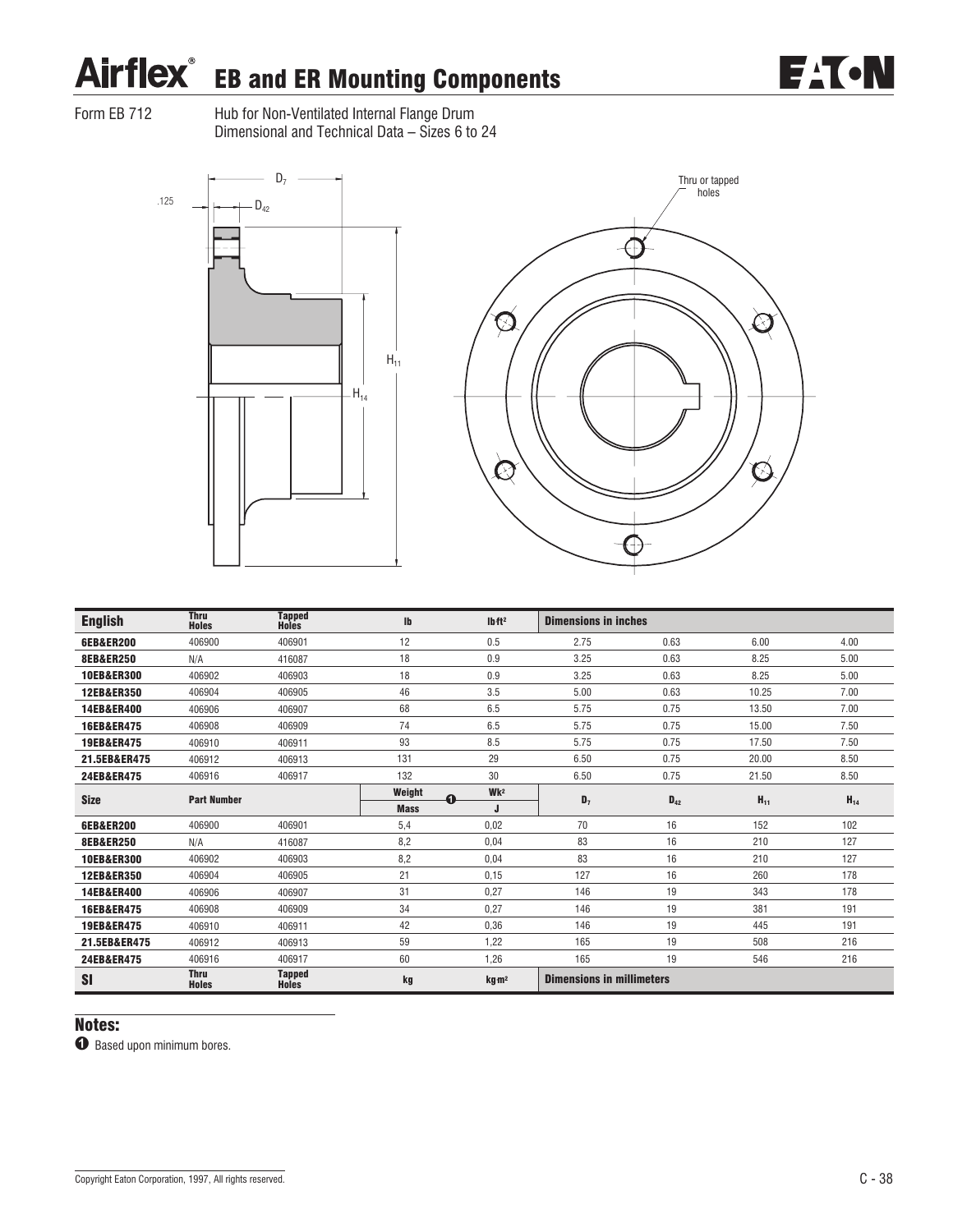# Airflex<sup>®</sup> EB Mounting Components



Form EB 713 Hub for Ventilated Internal Flange Drum Dimensional and Technical Data – Sizes 6 to 12





| <b>English</b> | Thru<br><b>Holes</b> | <b>Tapped</b><br><b>Holes</b> | Ib          | Ibft <sup>2</sup> | <b>Dimensions in inches</b>      |          |          |          |          |
|----------------|----------------------|-------------------------------|-------------|-------------------|----------------------------------|----------|----------|----------|----------|
| 6EB200         | 402540               | 402541                        |             | 0.05              | 3.50                             | 0.63     | 0.50     | 4.50     | 2.94     |
| <b>8EB250</b>  | 402542               | 402543                        | 15          | 0.2               | 4.00                             | 0.63     | 0.50     | 6.25     | 4.00     |
| 10EB300        | 402544               | 402545                        | 16          | 0.3               | 4.00                             | 0.63     | 0.50     | 7.50     | 4.00     |
| 12EB350        | 402264               | 402433                        | 25          | 0.5               | 4.25                             | 1.13     | 0.63     | 8.25     | 5.00     |
| <b>Size</b>    |                      | <b>Part Number</b>            |             | Wk <sup>2</sup>   | $D_7$                            | $D_{29}$ | $D_{42}$ | $H_{11}$ | $H_{14}$ |
|                |                      |                               | <b>Mass</b> | J                 |                                  |          |          |          |          |
| 6EB200         | 402540               | 402541                        | 3,2         | 0,0021            | 89                               | 16       | 13       | 114      | 75       |
| <b>8EB250</b>  | 402542               | 402543                        | 6,8         | 0,01              | 102                              | 16       | 13       | 159      | 102      |
| <b>10EB300</b> | 402544               | 402545                        | 7,2         | 0,01              | 102                              | 16       | 13       | 191      | 102      |
| 12EB350        | 402264               | 402433                        | 11          | 0,02              | 108                              | 29       | 16       | 210      | 127      |
| <b>SI</b>      | Thru<br><b>Holes</b> | <b>Tapped</b><br>Holes        | kg          | kg m <sup>2</sup> | <b>Dimensions in millimeters</b> |          |          |          |          |

#### Notes:

 $\bullet$  Based upon minimum bores.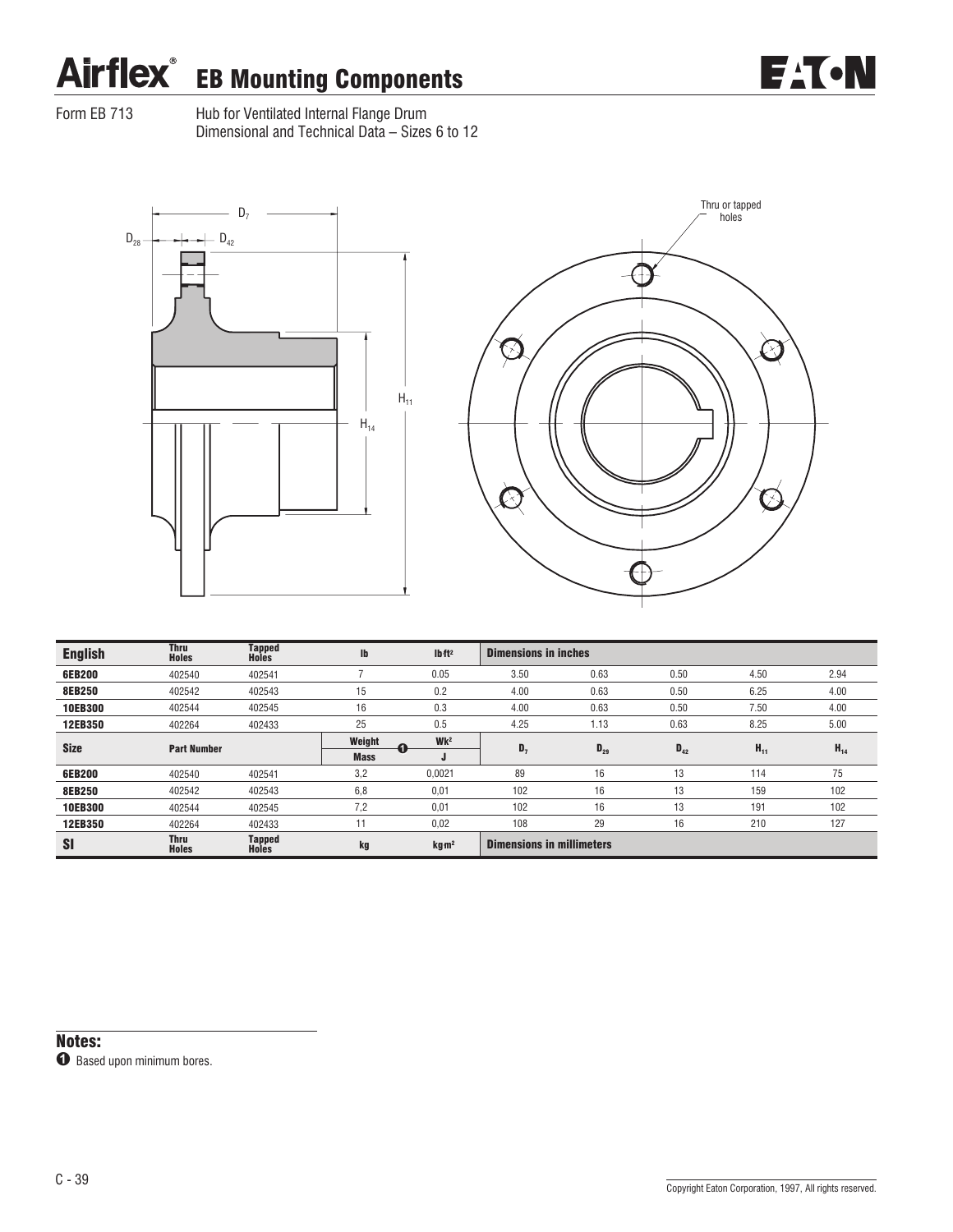# Airflex<sup>®</sup> EB Mounting Components



Form EB 714 Ventilated Internal Flange Drum – Dimensional and Technical Data Sizes 6 to 12



| <b>English</b> | <b>Thru</b><br><b>Holes</b> | <b>Tapped</b><br><b>Holes</b> | Ib              | Ibft <sup>2</sup>           | <b>Dimensions in inches</b> |                                  |       |     |                |     |                       |               |
|----------------|-----------------------------|-------------------------------|-----------------|-----------------------------|-----------------------------|----------------------------------|-------|-----|----------------|-----|-----------------------|---------------|
| 6EB200         | 402226                      | 402632                        | $-1 - 1$<br>. . |                             | 3.88                        | 0.38                             | 3.000 | 9   | 3.75           | 6   | 0.41                  | $3/8 - 16$    |
| 8EB250         | 402228                      | 402633                        | 14              | 2                           | 4.38                        | 0.38                             | 4.750 | 11  | 5.50           | 6   | 0.41                  | $3/8 - 16$    |
| 10EB300        | 413255                      | 413451                        | 25              | 5                           | 5.25                        | 0.50                             | 5.500 | 14  | 6.50           | 6   | 0.53                  | $1/2 - 13$    |
| 12EB350        | 402231                      | 402635                        | 39              | 10                          | 6.00                        | 0.50                             | 6.250 | 16  | 7.25           | 6   | 0.53                  | $1/2 - 13$    |
|                |                             |                               | Weight          | Wk <sup>2</sup>             |                             |                                  | ➊     |     |                | No. | <b>Thru</b>           | <b>Tapped</b> |
| <b>Size</b>    | <b>Part Number</b>          |                               |                 |                             | $D_6$                       | $D_{31}$                         | $J_1$ | н   | H <sub>9</sub> |     | $\boldsymbol{\Theta}$ |               |
|                |                             |                               | <b>Mass</b>     | J                           |                             |                                  |       |     |                | No. | <b>Thru</b>           | <b>Tapped</b> |
| 6EB200         | 402226                      | 402632                        | 5,0             | 0,04                        | 99                          | 10                               | 76,2  | 229 | 95             | 6   | 10                    | $3/8 - 16$    |
| 8EB250         | 402228                      | 402633                        | 6,3             | 0,08                        | 111                         | 10                               | 120,7 | 279 | 140            | 6   | 10                    | $3/8 - 16$    |
| <b>10EB300</b> | 413255                      | 413451                        | 11              | 0.21                        | 133                         | 13                               | 139.7 | 356 | 165            | 6   | 13                    | $1/2 - 13$    |
| 12EB350        | 402231                      | 402635                        | 18              | 0,42                        | 152                         | 13                               | 158,8 | 406 | 184            | 6   | 13                    | $1/2 - 13$    |
| <b>SI</b>      | <b>Thru</b><br><b>Holes</b> | <b>Tapped</b><br><b>Holes</b> | kg              | kg <sub>m<sup>2</sup></sub> |                             | <b>Dimensions in millimeters</b> |       |     |                |     |                       |               |

#### Notes:

 $\bullet$  Tolerance  $+0.005/-0.000$  in (0,13/-0,00 mm)

**2** American National Standard for Unified Screw Threads.